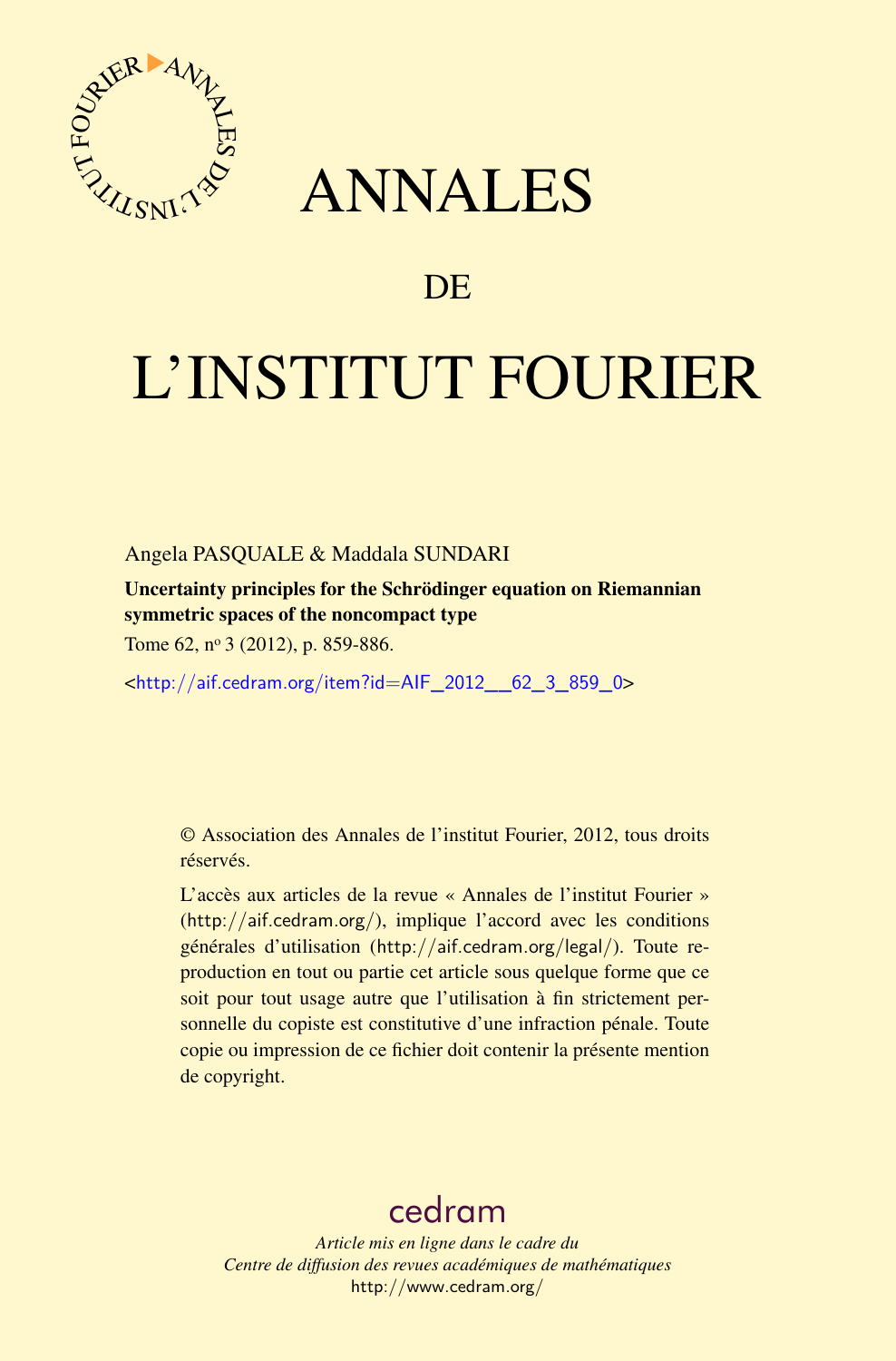# <span id="page-1-0"></span>UNCERTAINTY PRINCIPLES FOR THE SCHRÖDINGER EQUATION ON RIEMANNIAN SYMMETRIC SPACES OF THE NONCOMPACT TYPE

#### **by Angela PASQUALE & Maddala SUNDARI**

ABSTRACT.  $\qquad$  Let X be a Riemannian symmetric space of the noncompact type. We prove that the solution of the time-dependent Schrödinger equation on *X* with square integrable initial condition  $f$  is identically zero at all times  $t$  whenever  $f$ and the solution at a time  $t_0 > 0$  are simultaneously very rapidly decreasing. The stated condition of rapid decrease is of Beurling type. Conditions respectively of Gelfand-Shilov, Cowling-Price and Hardy type are deduced.

Résumé. — Soit *X* un espace riemannien symétrique de type non-compact. On montre que la solution de l'équation de Schrödinger dépendante du temps sur *X*, avec condition initiale de carré intégrable *f*, est nulle en tout temps *t* lorsque *f* et la solution à un temps *t*<sup>0</sup> *>* 0 donné sont simultanément très rapidement décroissantes. La condition de décroissance rapide considérée est de type Beurling. Des conditions respectivement de types Gelfand-Shilov, Cowling-Price et Hardy en sont déduites.

# **1. Introduction**

Consider the initial value problem for the time-dependent Schrödinger equation on a Riemannian symmetric space of the noncompact type *X*:

(S) 
$$
i\partial_t u(t, x) + \Delta u(t, x) = 0
$$

$$
u(0, x) = f(x)
$$

where  $\Delta$  denotes the Laplace-Beltrami operator on *X*. In [\[5\]](#page-27-0), S. Chanillo initiated the study of certain uniqueness properties for the solutions of (S) that are related with the uncertainty principle. According to this principle, the solution  $u(t, \cdot)$  must be identically zero at all times *t* whenever the

Math. classification: 43A85, 58Jxx.

Keywords: Uncertainty principle, Schrödinger equation, Helgason-Fourier transform, Beurling theorem, Hardy theorem.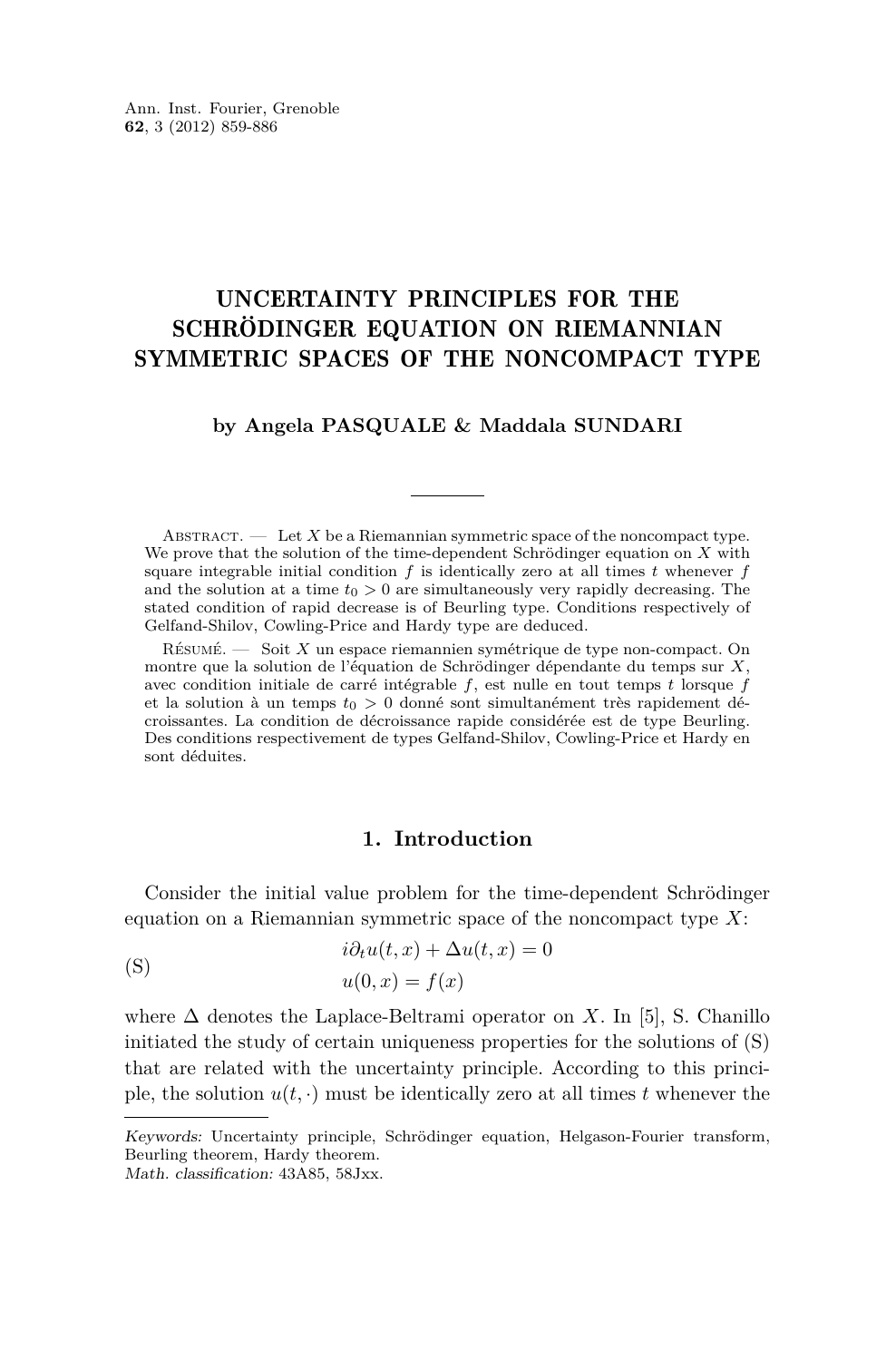<span id="page-2-0"></span>initial condition *f* and the solution at a certain time  $t_0 \neq 0$  are simultaneously very rapidly decreasing. The case considered by Chanillo corresponds to Riemannian symmetric spaces of the form  $X = G/K$  where G is a noncompact connected semisimple Lie group possessing a complex structure and *K* is a maximal compact subgroup of *G*. Moreover, in [\[5\]](#page-27-0) the initial condition  $f$  is assumed to be  $K$ -invariant, which ensures that the solution itself is *K*-invariant. Some related articles in the Euclidean setting are  $[6]$ ,  $[9]$ ,  $[10]$ ,  $[11]$  and  $[18]$ ; for the Heisenberg group  $[3]$ .

In this paper, we consider the initial value problem  $(S)$  on arbitrary Riemannian symmetric spaces  $X$  of the noncompact type and not-necessarily *K*-invariant initial data  $f \in L^2(X)$ . We show that if *f* and the solution  $u(t_0, \cdot)$  at some time  $t_0 > 0$  satisfy a suitable Beurling type condition, then  $u(t, \cdot) = 0$  for all  $t \in \mathbb{R}$ . This describes an uncertainty principle because of the relation one gets between the Fourier transforms of  $u_t = u(t, \cdot)$  and the initial condition  $f$ ; see  $(4.1)$ . Our result implies in particular the uniqueness property of solutions for the Schrödinger equation [\(S\)](#page-1-0) proved by Chanillo using Hardy type conditions.

The rapid decrease of a function on *X* is measured by means of exponential powers of the distance function *d* induced by the Riemannian metric. If  $o = eK$  denotes the base point in *X*, we set  $\sigma(x) := d(o, x)$ . The estimates are also in terms of the elementary spherical function of spectral parameter 0, denoted by  $\Xi$ . We denote by  $C(\mathbb{R}: L^2(X))$  the space of continuous functions  $t \mapsto u(t, \cdot)$  from R to  $L^2(X)$ . We refer to Section [2.4](#page-7-0) for the precise definitions. Our main result is the following theorem.

THEOREM  $1.1.$  — Let *X* be a Riemannian symmetric space of the noncompact type and let  $f \in L^2(X)$ . Let  $u(t, x) \in C(\mathbb{R} : L^2(X))$  denote the solution of ([S](#page-1-0)) with initial condition *f*. If there is a time  $t_0 > 0$  so that

(1.1) 
$$
\int_X \int_X |f(x)| |u(t_0, y)| \Xi(x) \Xi(y) e^{\frac{\sigma(x)\sigma(y)}{2t_0}} dx dy < \infty,
$$

then  $u(t, \cdot) = 0$  for all  $t \in \mathbb{R}$ .

The proof of Theorem 1.1 is given in Section [4.3.](#page-18-0) It is based on a reduction to a Euclidean situation by means of the Radon transform. This is a powerful technique that is commonly used to attack problems related to the uncertainty principle on symmetric spaces as well as on Euclidean spaces; see for instance [\[23,](#page-28-0) [24,](#page-28-0) [20,](#page-28-0) [21\]](#page-28-0). In our situation, the important feature is that for functions satisfying (1.1), the composition of the Radon transform and a Euclidean Fourier transform gives the Helgason-Fourier transform. A Beurling theorem for the Helgason-Fourier transform has been proved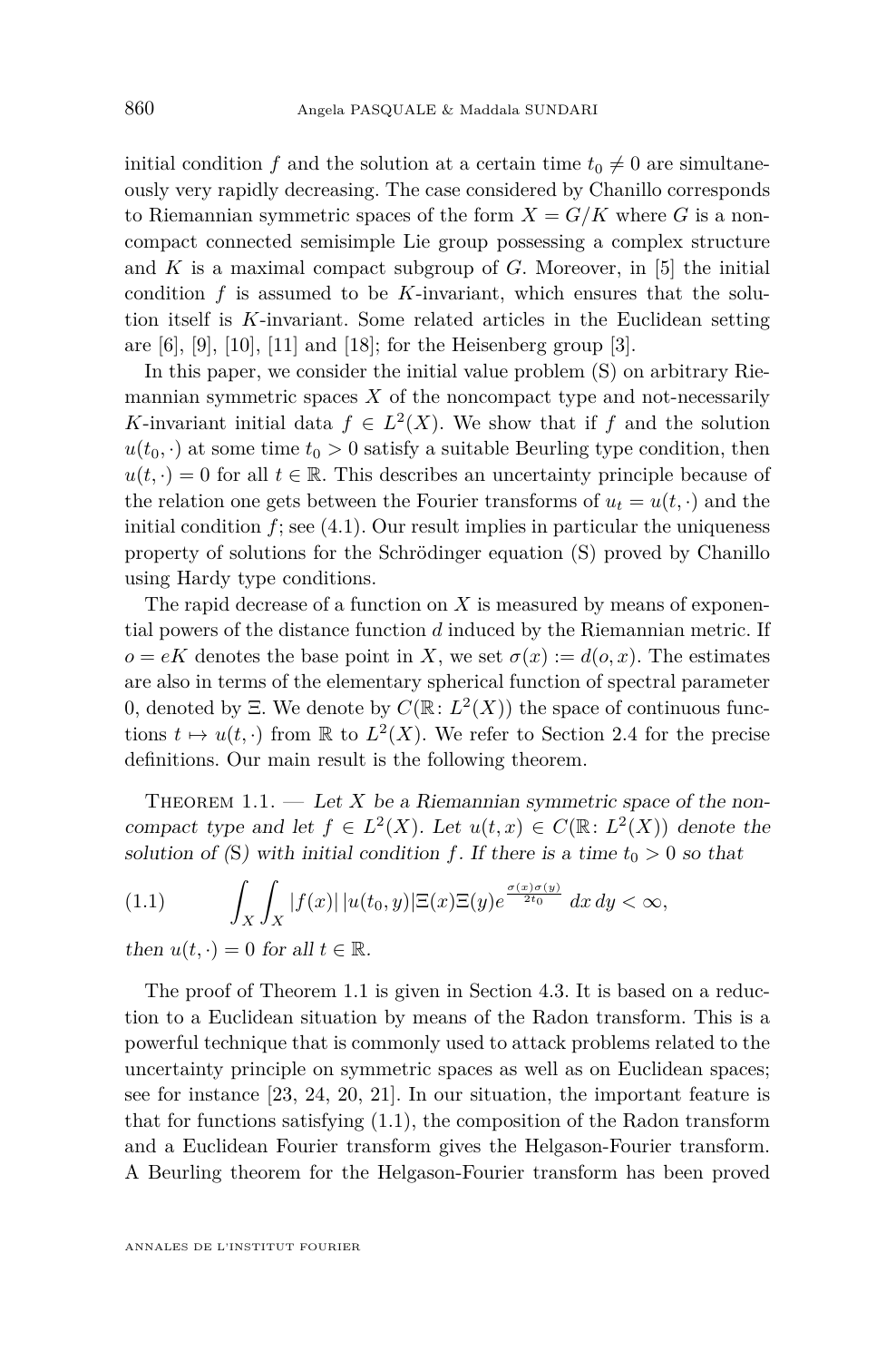by Sarkar and Sengupta (see [\[21\]](#page-28-0), Theorem 4.1), under the assumption  $f \in L^1(X) \cap L^2(X)$ . However, unlike the Euclidean case treated in Section [3](#page-10-0) below, we cannot deduce our uniqueness theorem from Beurling's theorem on Riemannian symmetric spaces. In fact, in the Euclidean situation, the moduli of the initial value function  $f(x)$  and of the solution  $u(t, x)$  are (up to constants) equal to those of a Fourier transform pair  $(h, \hat{h})$ . So Beurling's theorem for  $(h, \hat{h})$  yields the required uniqueness for the Schrödinger solution. See Corollary [3.5.](#page-13-0) A similar property does not hold for general Riemannian symmetric spaces. This is a consequence of the lack of duality between the Helgason-Fourier transform and its inverse. One can in part recover this duality for *K*-invariant functions on Riemannian symmetric spaces  $G/K$  with  $G$  complex. In this case, one can work on a maximally flat geodesic submanifold, where the Helgason-Fourier transform reduced essentially to a Euclidean Fourier transform. This is the approach used in [\[5\]](#page-27-0).

The classical version of Beurling's theorem on  $\mathbb{R}^n$  is among the strongest qualitative uncertainty principles. By this, we mean theorems which allow to conclude that  $f = 0$  by giving quantitative conditions on  $f$  and its Fourier transform  $\hat{f}$ . For instance, Beurling's theorem implies the qualitative uncertainty principles of Gelfand-Shilov, Cowling-Price and Hardy. Following this line, in Section [5](#page-21-0) we prove that the uniqueness property stated in Theorem [1.1](#page-2-0) implies uniqueness properties respectively of Gelfand-Shilov, Cowling-Price and Hardy type, for the solution of the Schrödinger equation on a Riemannian symmetric space.

Finally, we study more closely the Hardy type conditions. Let  $\alpha$  and  $\beta$ be the exponents measuring respectively the very rapid decay of the initial condition *f* and the solution  $u_{t_0}$  at a time  $t_0 > 0$ . Then the uniqueness property is proven to hold when the condition  $16t_0^2 \alpha \beta > 1$  is satisfied. The value of  $t_0$  is shown to be optimal. More precisely, in Theorem [5.9](#page-26-0) we prove that, under the additional assumption that *G* admits a complex structure, the  $K$ -invariant initial conditions  $f$  for which the uniqueness property fails in the case  $16t_0^2 \alpha \beta = 1$  are precisely the constant multiples of an explicitly given function.

Acknowledgements. — This paper was partly written when the authors were visiting the Scuola Normale Superiore di Pisa and the Department of Mathematics of the IISc Bangalore. The authors would like to express their gratitude to Micheal Cowling and Fulvio Ricci for the invitation to the Intensive Research Period "Euclidean Harmonic Analysis, Nilpotent Lie Groups and PDEs" and to the Centro di Ricerca Matematica Ennio de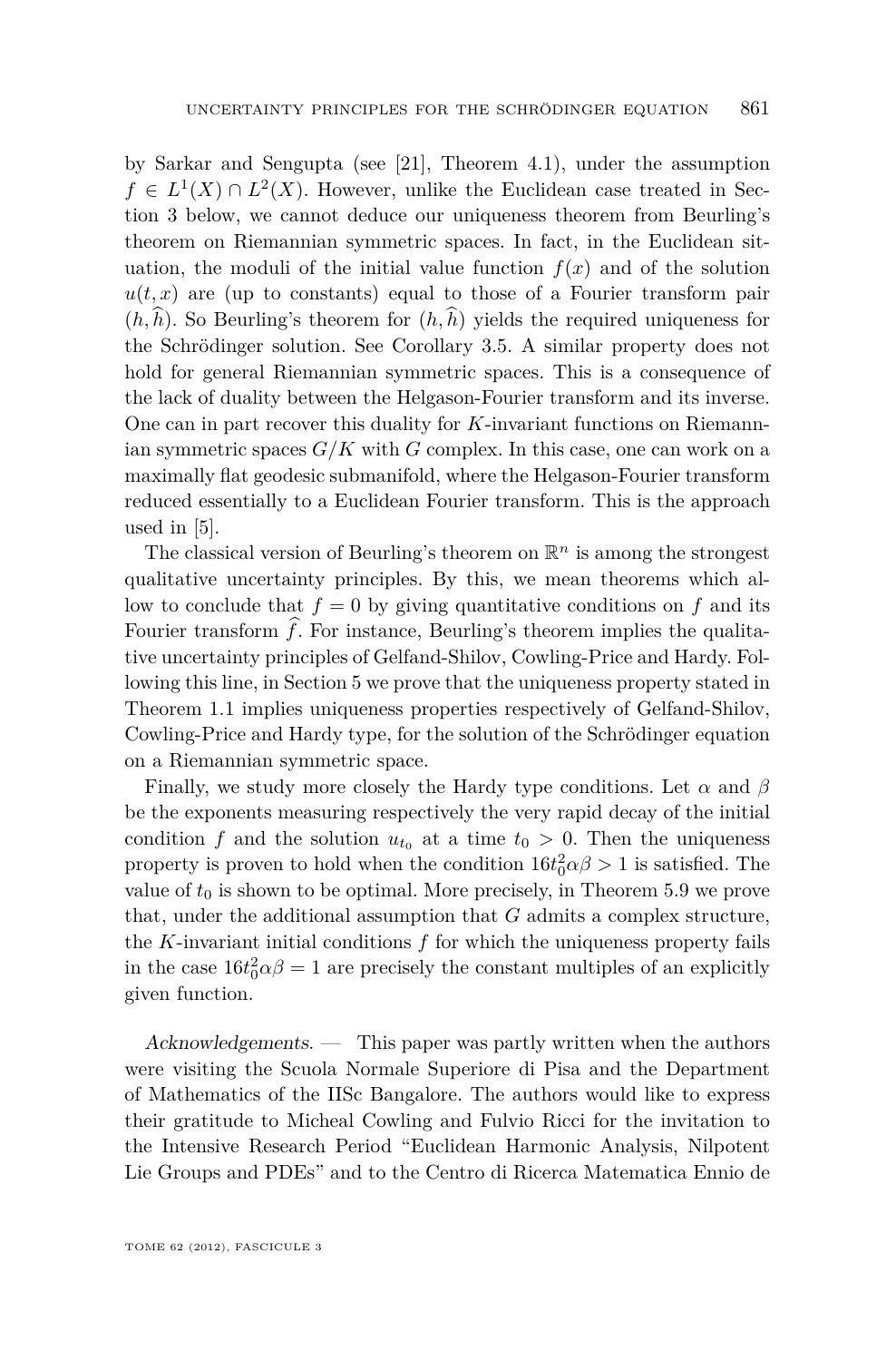Giorgi for financial support. They also thank E.K. Narayanan, A. Sitaram and S. Thangavelu for their hospitality and financial support. The second named author also acknowledges financial support from the Chennai Mathematical Institute; the first named author would like to thank the Indo-French Institute for Mathematics for travel support. Finally, we would like to express our thanks to S. Chanillo, P. Ciatti, M. Cowling, N. Lohoué, E.K. Narayanan and F. Ricci for discussions on the subject of this paper. We would also like to thank the referee for a very careful reading of our manuscript, constructive suggestions and some simplifications of our original arguments.

#### **2. Notation and preliminaries**

### **2.1. Riemannian symmetric spaces of the noncompact type and their structure**

Let *X* be a Riemannian symmetric space of the noncompact type. Then  $X = G/K$  where *G* is a noncompact, connected, semisimple, real Lie group *G* with finite center and *K* is a maximal compact subgroup of *G*. Let g be the Lie algebra of *G* and let  $\mathfrak{k}$  ( $\subset$   $\mathfrak{g}$ ) be the Lie algebra of *K*. We have the Cartan decomposition  $\mathfrak{g} = \mathfrak{k} \oplus \mathfrak{p}$ , where  $\mathfrak{p}$  is the subspace of  $\mathfrak{g}$ which is orthogonal to  $\mathfrak k$  with respect to the Killing form *B* of  $\mathfrak g$ . Then  $\mathfrak p$ can be identified with the tangent space to *X* at the base point  $o = eK$ . We fix a maximal abelian subspace  $a$  of  $p$ . We denote by  $a^*$  the (real) dual space of  $\mathfrak a$  and by  $\mathfrak a_{\mathbb C}^*$  its complexification. The Killing form *B* is a (positive definite) inner product on  $\mathfrak p$  and hence on  $\mathfrak a$ . For  $H_1, H_2 \in \mathfrak a$  we set  $\langle H_1, H_2 \rangle := B(H_1, H_2)$  and  $|H_1| := \langle H_1, H_1 \rangle^{1/2}$ . We extend this inner product to  $\mathfrak{a}^*$  by duality by setting  $\langle \lambda, \mu \rangle := \langle H_\lambda, H_\mu \rangle$  if  $H_\lambda$  is the unique element of  $\mathfrak a$  so that  $\langle H, H_\lambda \rangle = \lambda(H)$  for all  $H \in \mathfrak a$ . The C-bilinear extension of  $\langle \cdot, \cdot \rangle$  to  $\mathfrak{a}_{\mathbb{C}}^*$  will be indicated by the same symbol.

The set of (restricted) roots of the pair  $(\mathfrak{g}, \mathfrak{a})$  is denoted by  $\Sigma$ . It consists of all  $\alpha \in \mathfrak{a}^*$  for which the vector space

 $\mathfrak{g}_{\alpha} := \{ X \in \mathfrak{g} : [H, X] = \alpha(H)X \text{ for every } H \in \mathfrak{a} \}$ 

contains nonzero elements. The dimension  $m_{\alpha}$  of  $\mathfrak{g}_{\alpha}$  is called the multiplicity of the root *α*. We shall adopt the convention that  $m_{2\alpha} = 0$  if  $2\alpha$ is not a root. The subset of a on which all roots vanish is a finite union of hyperplanes. We can therefore choose  $Y \in \mathfrak{a}$  so that  $\alpha(Y) \neq 0$  for all  $\alpha \in \Sigma$ . Put  $\Sigma^+ := {\alpha \in \Sigma \colon \alpha(Y) > 0}$ . Then  $\Sigma^+$  is a system of positive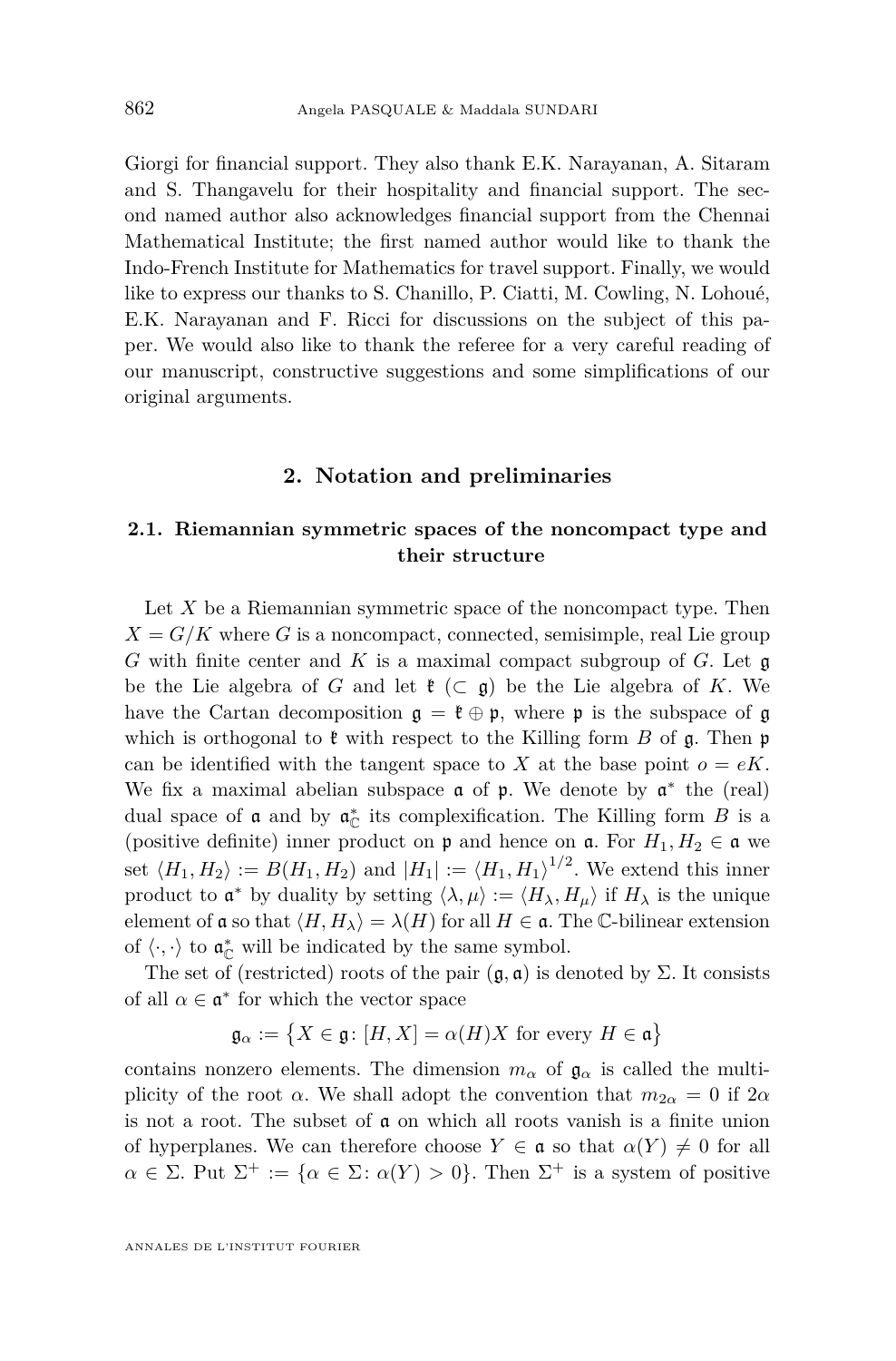roots, and  $\Sigma$  is the disjoint union of  $\Sigma^+$  and  $-\Sigma^+$ . A root  $\alpha \in \Sigma$  is said to be indivisible if  $\alpha/2 \notin \Sigma$ . We denote by  $\Sigma_0$  the set of indivisible roots and set  $\Sigma_0^+ := \Sigma^+ \cap \Sigma_0$ . The half-sum of the positive roots counted with multiplicities is denoted by  $\rho$ : hence

(2.1) 
$$
\rho = \frac{1}{2} \sum_{\alpha \in \Sigma^{+}} m_{\alpha} \alpha.
$$

The set  $\mathfrak{a}^+ := \{ H \in \mathfrak{a} : \alpha(H) > 0 \text{ for all } \alpha \in \Sigma^+ \}$  is an open polyhedral cone called the positive Weyl chamber. The corresponding Weyl chamber in  $\mathfrak{a}^*$  is  $\mathfrak{a}^*_+ := \big\{ \lambda \in \mathfrak{a}^* \colon \langle \lambda, \alpha \rangle > 0 \text{ for all } \alpha \in \Sigma^+ \big\}.$ 

Let exp:  $\mathfrak{g} \to G$  be the exponential map of *G*, and set  $A := \exp \mathfrak{a}$  and  $A^+ := \exp \mathfrak{a}^+$ . Then *A* is an abelian subgroup of *G* that is diffeomorphic to a under exp. The inverse diffeomorphism is denoted by log.

The Weyl group *W* of the pair  $(\mathfrak{g}, \mathfrak{a})$  is the finite group of orthogonal transformations of **a** generated by the reflections  $r_\alpha$  with  $\alpha \in \Sigma$ , where

$$
r_\alpha(H):=H-2\frac{\alpha(H)}{\langle\alpha,\alpha\rangle}H_\alpha,\quad H\in\mathfrak{a}.
$$

The Weyl group action extends to  $A$  via the exponential map, to  $\mathfrak{a}^*$  by duality, and to  $\mathfrak{a}_{\mathbb{C}}^*$  by complex linearity.

Set  $\mathfrak{n} := \bigoplus_{\alpha \in \Sigma^+} \mathfrak{g}_{\alpha}$ . Then  $N := \exp \mathfrak{n}$  is a simply connected nilpotent subgroup of *G*. The subgroup *A* normalizes *N*. The map  $(k, a, n) \mapsto kan$ is an analytic diffeomorphism of the product manifold  $K \times A \times N$  onto *G*. The resulting decomposition  $G = KAN = KNA$  is called the Iwasawa decomposition of *G*. Thus, for  $g \in G$  we have  $g = k(g) \exp H(g) n(g)$  for uniquely determined  $k(q) \in K$ ,  $H(q) \in \mathfrak{a}$  and  $n(q) \in G$ . One can prove that

 $|H(ak)| \leqslant |\log a|$ 

for all  $a \in A$  and  $k \in K$ .

Let *M* be the centralizer of *A* in *K* and set  $B = K/M$ . Then the map  $A: X \times B \rightarrow \mathfrak{a}$  is defined by

(2.3) 
$$
A(gK, kM) := -H(g^{-1}k).
$$

Besides the Iwasawa decomposition, we will also need the polar decomposition  $G = KAK$ : every  $g \in G$  can be written in the form  $g = k_1 a k_2$  with  $k_1, k_2 \in K$  and  $a \in A$ . The element *a* is unique up to *W*-invariance.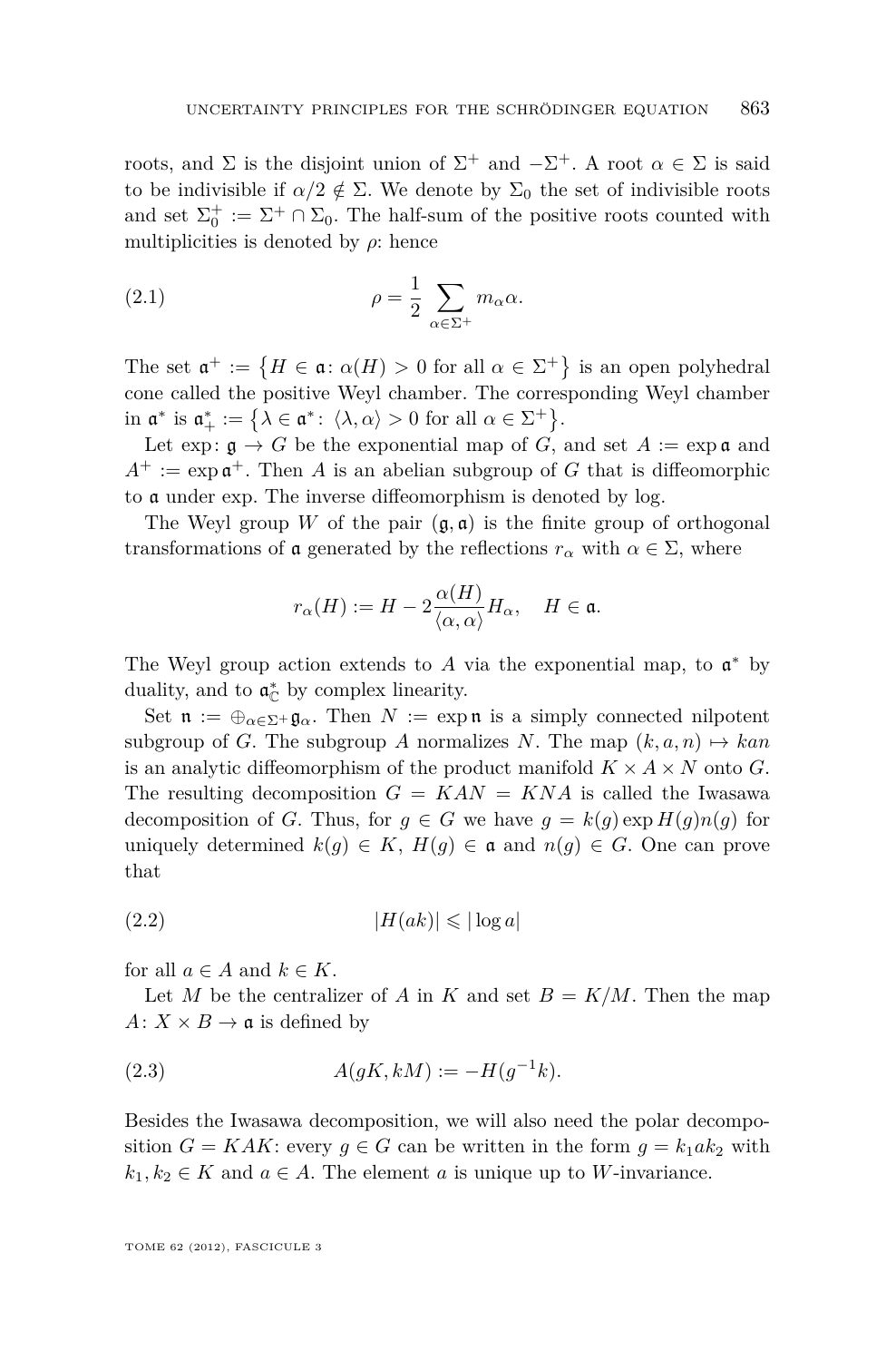#### <span id="page-6-0"></span>**2.2. Normalization of measures and integral formulas**

We shall adopt the normalization of measures as in [\[15\]](#page-28-0), Ch. II, §3.1. In particular, the Haar measures *dk* and *dm* on the compact groups *K* and *M* are normalized to have total mass 1. The Haar measures *da* and  $d\lambda$ on  $A$  and  $\mathfrak{a}^*$ , respectively, are normalized so that the Euclidean Fourier transform

(2.4) 
$$
(\mathcal{F}_A f)(\lambda) := \int_A f(a) e^{-i\lambda(\log a)} da, \quad \lambda \in \mathfrak{a}^*,
$$

of a sufficiently regular function  $f: A \to \mathbb{C}$  is inverted by

(2.5) 
$$
f(a) = \int_{\mathfrak{a}^*} (\mathcal{F}_A f)(\lambda) e^{i\lambda(\log a)} d\lambda, \quad a \in A.
$$

The Haar measures *dg* and *dn* of *G* and *N*, respectively, are normalized so that  $dg = e^{2\rho(\log a)}$  *dk da dn*. Moreover, if *U* is a Lie group and *P* is a closed subgroup of *U*, with left Haar measures *du* and *dp*, respectively, then the *U*-invariant measure  $d(uP)$  on the homogeneous space  $U/P$  (when it exists) is normalized by

(2.6) 
$$
\int_U f(u) du = \int_{U/P} \left( \int_P f(up) dp \right) d(uP).
$$

This condition normalizes the *G*-invariant measure  $dx = d(gK)$  on  $X = G/K$  and fixes the *K*-invariant measure  $db = d(kM)$  on  $B = K/M$ to have total mass 1.

Corresponding to the Iwasawa and the polar decompositions, we have the integral formulas

(2.7) 
$$
\int_{X} f(x) dx = \int_{G} f(g \cdot o) dg = \int_{K} \int_{A} \int_{N} f(kan \cdot o) e^{2\rho(\log a)} dk da dn
$$
  
(2.8) 
$$
= c \int_{K} \int_{A^{+}} f(ka \cdot o) \delta(a) dk da
$$

where for  $H \in \mathfrak{a}^+$ 

(2.9) 
$$
\delta(\exp H) = \prod_{\alpha \in \Sigma^{+}} (\sinh \alpha(H))^{m_{\alpha}} = e^{2\rho(H)} \prod_{\alpha \in \Sigma^{+}} \left(\frac{1 - e^{-2\alpha(H)}}{2}\right)^{m_{\alpha}}
$$

and *c* is a suitable positive constant.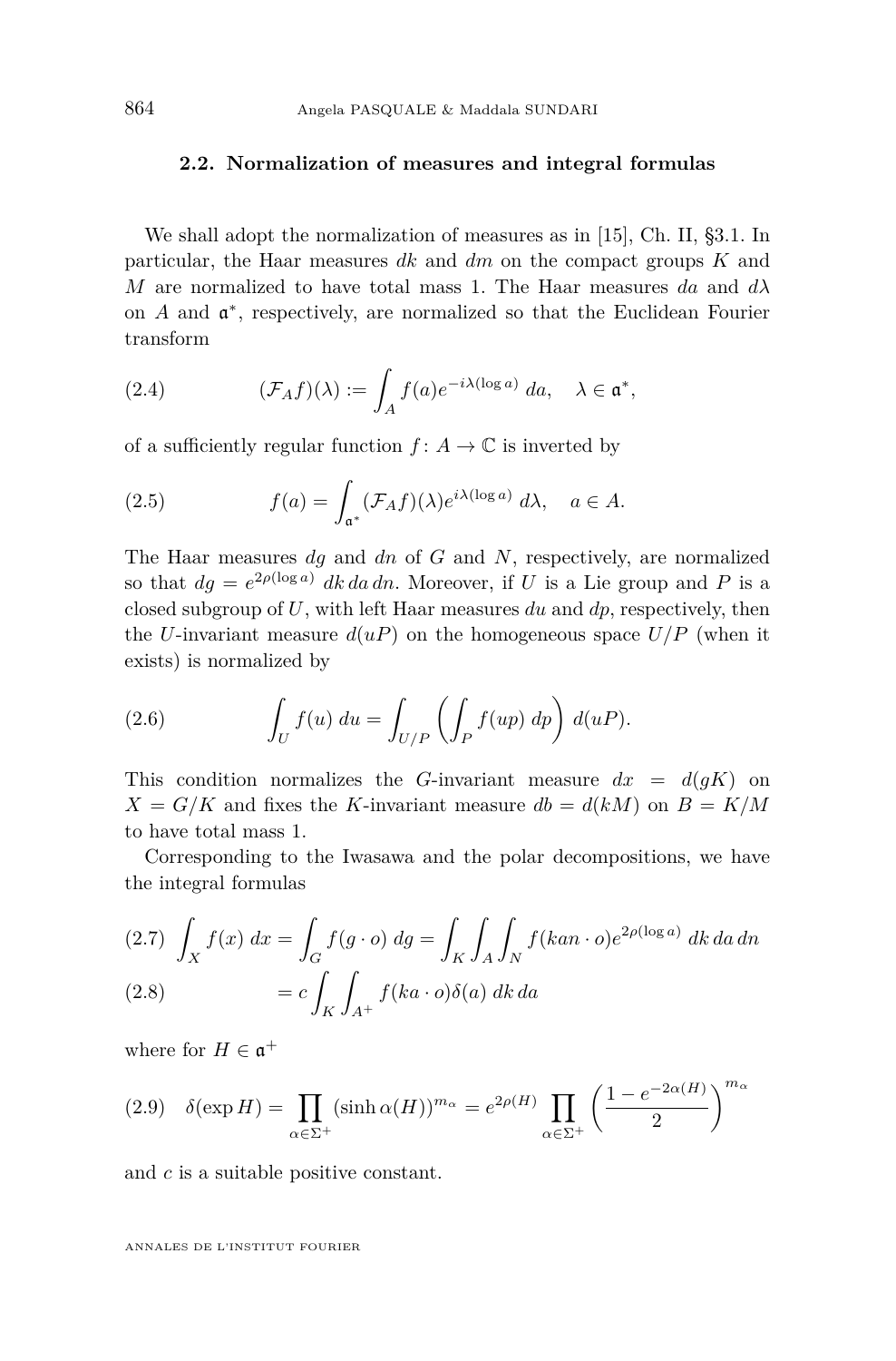# <span id="page-7-0"></span>**2.3. Invariant differential operators on** *X* **and the Laplace-Beltrami operator**

Let  $\mathbb{D}(X)$  denote the commutative algebra of invariant differential operators on *X* which are invariant under the action of *G* on *X* by left translations. As a Riemannian manifold, a symmetric space of the noncompact type  $X = G/K$  is endowed with a Laplace-Beltrami operator  $\Delta$  defined by  $\Delta f = \text{div} \circ \text{grad } f$  for  $f \in C^{\infty}(X)$ . It turns out that  $\Delta$  is a self-adjoint differential operator on  $L^2(X)$  belonging to  $\mathbb{D}(X)$ .

Let  $\lambda \in \mathfrak{a}_{\mathbb{C}}^*$  and  $b \in B$ . Then the function  $e_{\lambda,b}: X \to \mathbb{C}$  defined by

$$
(2.10) \t\t e_{\lambda,b}(x) = e^{(i\lambda + \rho)(A(x,b))}, \quad x \in X,
$$

is an eigenfuntion of  $\Delta$ . In fact,

(2.11) 
$$
\Delta e_{\lambda,b} = -(\langle \lambda, \lambda \rangle + \langle \rho, \rho \rangle) e_{\lambda,b}.
$$

We refer to [\[14\]](#page-28-0), Ch. II, for additional information.

#### **2.4.** *K***-invariant functions**

Functions  $f: X \to \mathbb{C}$  can be identified with right *K*-invariant functions on *G*, i.e. with functions  $f: G \to \mathbb{C}$  so that  $f(gk) = f(g)$  for all *g* ∈ *G* and  $k \in K$ . Likewise, *K*-invariant functions on *X* can be identified with *K*-bi-invariant functions on *G*, *i.e.* with functions  $f: G \to \mathbb{C}$  so that  $f(k_1 g k_2) = f(g)$  for all  $g \in G$  and  $k_1, k_2 \in K$ . In turn, because of the polar decomposition  $G = KAK = K\overline{A^{+}}K$ , a *K*-bi-invariant function on *G* can be identified with its *W*-invariant restriction to *A* or with its restriction to  $\overline{A^+}$ . The Riemannian distance from the origin *o*, defined by  $\sigma(x) = d(x, 0)$ , is an example of *K*-invariant map on *X*. According to the above identifications, we shall sometimes write  $\sigma(g)$  instead of  $\sigma(g \cdot o)$  for  $g \in G$ . If  $x = g \cdot o$ and  $g = k_1 \exp Hk_2$  with  $g \in G$ ,  $H \in \mathfrak{a}$  and  $k_1, k_2 \in K$ , then

(2.12) 
$$
\sigma(x) = \sigma(g) = \sigma(\exp H) = |H|.
$$

The function  $\sigma$  satisfies the following inequalities:

(2.13) 
$$
\sigma(gh) \leq \sigma(g) + \sigma(h), \quad g, h \in G,
$$

(2.14)  $\sigma(an) \geq \sigma(a), \quad a \in A, n \in N.$ 

Another *K*-invariant function on *X* we shall employ is the spherical function  $\Xi$  of spectral parameter 0. It is defined by

(2.15) 
$$
\Xi(x) = \int_B e_{0,b}(x) \, db = \int_K e^{-\rho(H(gk))} \, dk, \quad x = g \cdot o \in X.
$$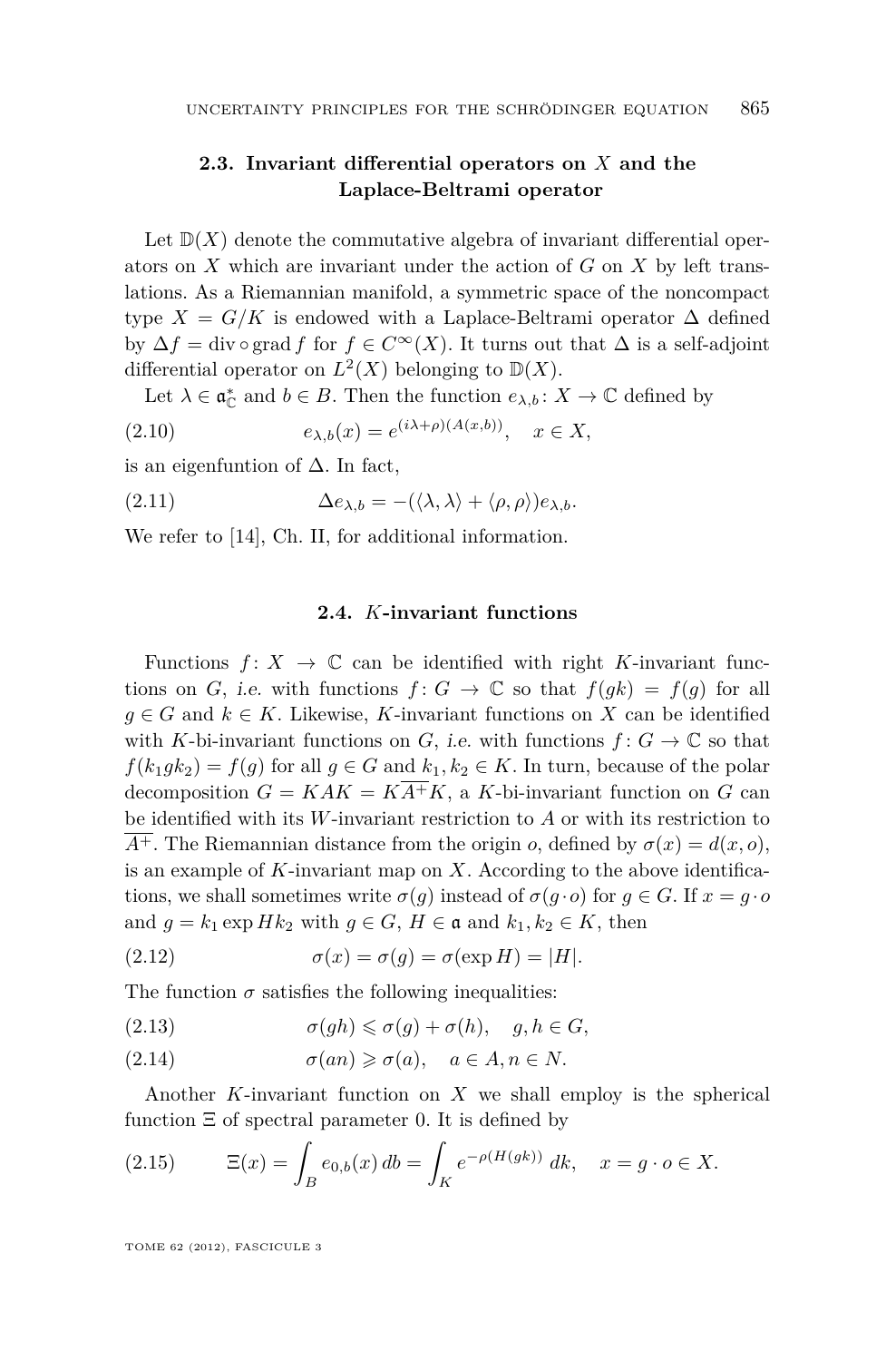It is a real analytic function and, writing  $\Xi(g)$  instead of  $\Xi(g \cdot o)$ , it satisfies the following properties:

(2.16) 
$$
0 < \Xi(g) = \Xi(g^{-1}) \le 1, \quad g \in G,
$$

(2.17) 
$$
\int_K \Xi(g_1 k g_2) \, dk = \Xi(g_1) \Xi(g_2), \quad g_1, g_2 \in G,
$$

$$
(2.18) \t e^{-\rho(H)} \leq \Xi(a) \leq e^{-\rho(H)} (1+|H|)^d, \quad a = \exp H \in \overline{A^+},
$$

where  $d = |\Sigma_0^+|$  is the cardinality of the set of positive indivisible roots. The properties of the functions  $\sigma$  and  $\Xi$  can be found in [\[12\]](#page-28-0), §4.6 and §6.2.

#### **2.5. The Helgason-Fourier transform and the Radon transform**

A reference for this section is [\[15\]](#page-28-0), Ch. III. The Helgason-Fourier transform of a sufficiently regular function  $f: X \to \mathbb{C}$  is the function  $\mathcal{F}f$  defined by

(2.19)

$$
\mathcal{F}f(\lambda, b) = \int_X f(x)e_{-\lambda, b}(x) dx = \int_{AN} f(kan \cdot o)e^{(-i\lambda + \rho)(\log a)} da \, dn
$$

for all  $\lambda \in \mathfrak{a}_{\mathbb{C}}^*$  and  $b = kM \in B$  for which this integral exists. The Plancherel theorem states that the Helgason-Fourier transform  $\mathcal F$  extends to an isometry of  $L^2(X)$  onto  $L^2(\mathfrak{a}_+^* \times B, |c(\lambda)|^{-2}db d\lambda)$ . The function  $c(\lambda)$  occurring in the Plancherel density is Harish-Chandra's *c*-function. It is the meromorphic function on  $\mathfrak{a}_{\mathbb{C}}^*$  given explicitly by the Gindikin-Karpelevich product formula:

(2.20) 
$$
c(\lambda) = c_0 \prod_{\alpha \in \Sigma_0^+} c_\alpha(\lambda)
$$

where

(2.21) 
$$
c_{\alpha}(\lambda) = \frac{2^{-i\lambda_{\alpha}} \Gamma(i\lambda_{\alpha})}{\Gamma\left(\frac{i\lambda_{\alpha}}{2} + \frac{m_{\alpha}}{4} + \frac{1}{2}\right) \Gamma\left(\frac{i\lambda_{\alpha}}{2} + \frac{m_{\alpha}}{4} + \frac{m_{2\alpha}}{2}\right)}
$$

and the constant  $c_0$  is given by the condition  $c(-i\rho) = 1$ . In (2.21) we have employed the notation

(2.22) 
$$
\lambda_{\alpha} := \frac{\langle \lambda, \alpha \rangle}{\langle \alpha, \alpha \rangle}
$$

for  $\alpha \in \Sigma$  and  $\lambda \in \mathfrak{a}_{\mathbb{C}}^*$ .

Observe that if  $f \in L^2(X)$  then, by the Plancherel theorem, for almost all  $\lambda \in \mathfrak{a}^*$  we have  $\mathcal{F}f(\lambda, \cdot) \in L^2(B)$ .

<span id="page-8-0"></span>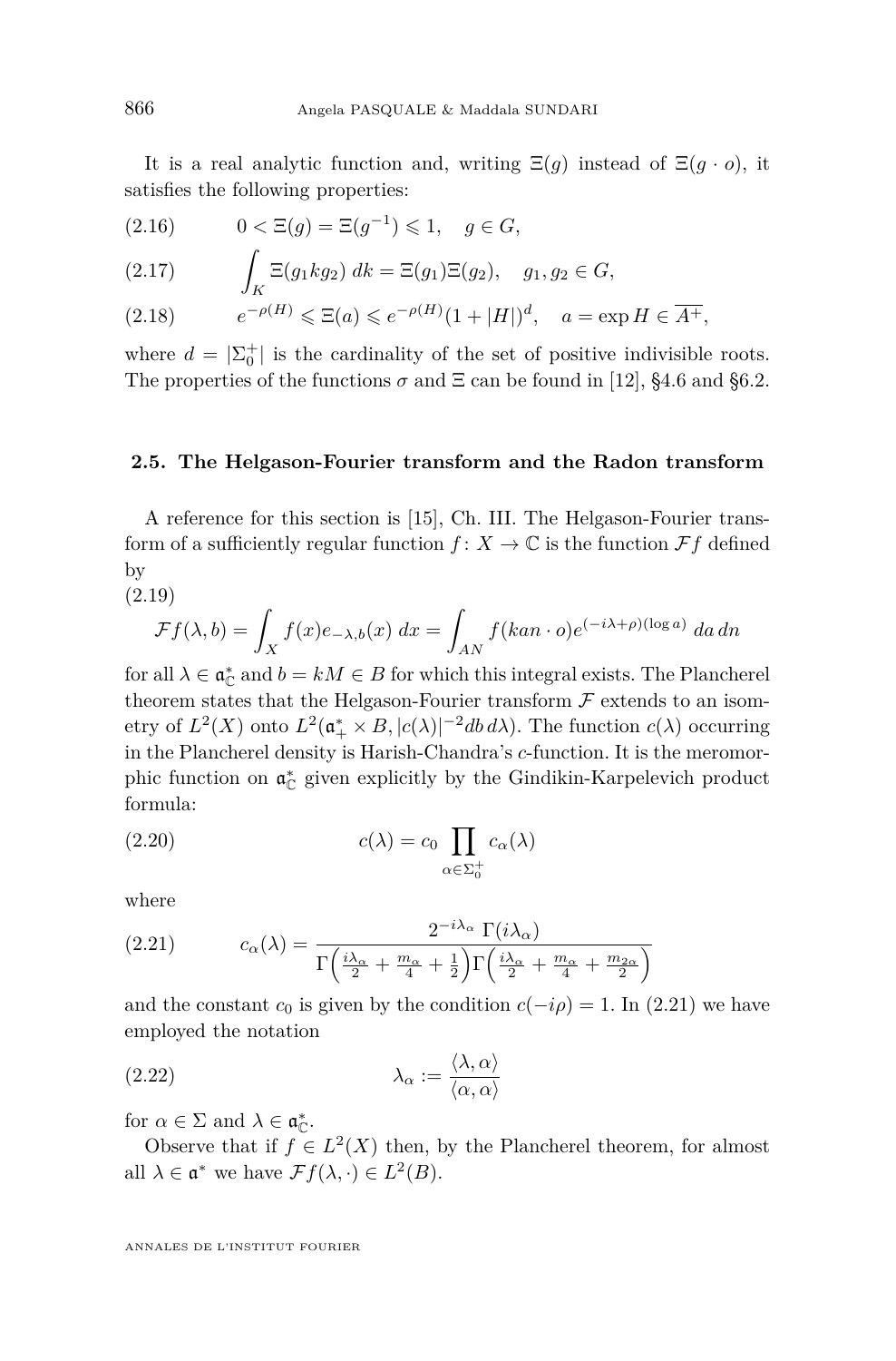<span id="page-9-0"></span>The Helgason-Fourier transform  $\mathcal{F}f$  of a function  $f \in L^1(X)$  is almost everywhere defined. More precisely, there exists a subset  $B' \subset B$  (depending on *f*) with  $B \setminus B'$  of zero measure, such that  $\mathcal{F}f(\lambda, b)$  is defined for each  $\lambda \in \mathfrak{a}^*$ . In fact,  $\mathcal{F}f(\lambda, b)$  is defined and holomorphic for  $\lambda$  in a small tube domain around  $\mathfrak{a}^*$  in  $\mathfrak{a}_{\mathbb{C}}^*$ . It turns out that  $\mathcal F$  is injective on  $L^1(X)$ . Furthermore, as in the Euclidean case, there is an inversion formula for functions  $f \in L^1(X)$  with  $\mathcal{F}f \in L^1(\mathfrak{a}^* \times B, |c(\lambda)|^{-2}db d\lambda)$ : for almost all  $x \in X$ , we have

(2.23) 
$$
f(x) = \frac{1}{|W|} \int_{\mathfrak{a}^* \times B} \mathcal{F}f(\lambda, b) e_{\lambda, b}(x) \frac{db \, d\lambda}{|c(\lambda)|^2},
$$

where |*W*| denotes the cardinality of the Weyl group *W*.

By identifying the space  $G/MN$  of horocycles on *X* with  $B \times A$ , one can define the Radon transform of a sufficiently regular function  $f: X \to \mathbb{C}$  as the function *Rf* defined by

(2.24) 
$$
Rf(b,a) = e^{\rho(\log a)} \int_N f(kan \cdot o) \, dn
$$

for all  $b = kM \in B = K/M$  and  $a \in A$  for which this integral exists. See [\[15\]](#page-28-0), p. 220 or [\[8\]](#page-27-0). If  $f \in L^1(X)$ , then the integral defining  $Rf(b,a)$ converges absolutely for almost all  $(b, a) \in B \times A$  and  $Rf \in L^1(B \times A)$ . Indeed  $||Rf||_{L^1(B \times A, db \, da)} \leq ||W|| ||f||_1$ ; see [\[8\]](#page-27-0), Lemma 3.2. By [\[15\]](#page-28-0), Ch. II, Theorem 3.2, the Radon transform is injective on  $L^1(X)$ . Notice that if  $Rf \in L^1(B \times A)$  then for almost all  $a \in A$  we have  $Rf(\cdot, a) \in L^1(B)$ .

The Helgason-Fourier transform of a sufficiently regular function *f* is the Euclidean Fourier transform of the Radon transform. For instance, if  $f \in L^1(X)$ , then

(2.25) 
$$
\mathcal{F}f(\lambda,b) = \mathcal{F}_A\big(Rf(b,\cdot)\big)(\lambda) = \int_A Rf(b,a)e^{-i\lambda(\log a)} da.
$$

for almost all  $b \in B$  and all  $\lambda \in \mathfrak{a}^*$ . See e.g. the proof of formula (43), Ch. III, §1 in [\[15\]](#page-28-0).

#### **2.6.** Analysis on  $B = K/M$

Let  $\hat{K}$  denote the set of (equivalence classes of) irreducible unitary representations of *K*. Fix  $\delta \in \hat{K}$  acting on the space  $V_{\delta}$  of finite dimension *d*( $\delta$ ). We consider  $V_{\delta}$  endowed with an inner product  $\langle \cdot, \cdot \rangle$  making  $\delta$  unitary. Let  $M = Z_K(A)$  be the centralizer of *A* in *K*. A vector  $v \in V_\delta$  is said to be *M*-fixed if  $\delta(m)v = v$  for all  $m \in M$ . Let  $V_{\delta}^M$  denote the subspace of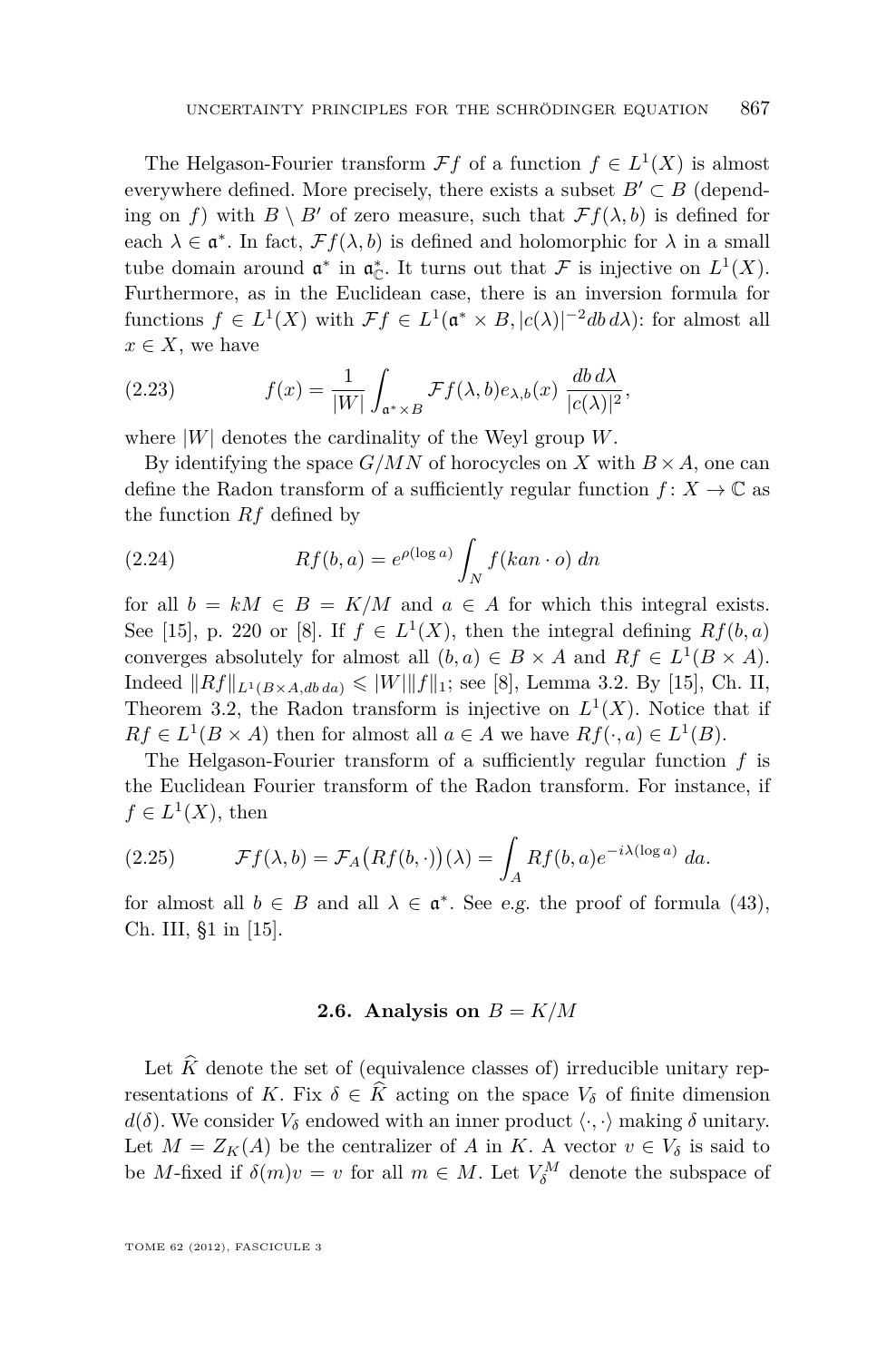<span id="page-10-0"></span>*M*-fixed vectors of  $V_{\delta}$ . We denote by  $\widehat{K}_M$  the subset of  $\widehat{K}$  consisting of (equivalence classes of) representations of *K* for which dim  $V_{\delta}^M > 0$ .

As before, let  $B = K/M$ . For  $f: B \to \mathbb{C}$  sufficiently regular, we define  $f^{\delta}: B \to \text{Hom}(V_{\delta}, V_{\delta})$  by

(2.26) 
$$
f^{\delta}(kM) = d(\delta) \int_{K} \delta(k_1^{-1}) f(k_1 k M) \, dk_1, \quad k \in K.
$$

Then

(2.27) 
$$
f^{\delta}(kM) = \delta(k)f^{\delta}(eM)
$$

for all  $k \in K$ . In particular,  $f^{\delta} = 0$  for  $\delta \notin \hat{K}_M$ .

The functions  $f^{\delta}$  determine  $f \in L^2(B)$  by the Peter-Weyl theorem for vector-valued functions, stating that

(2.28) 
$$
f = \sum_{\delta \in \widehat{K}_M} \text{Trace}(f^{\delta}).
$$

See [\[14\]](#page-28-0), Ch. V, Corollary 3.4. More generally, (2.28) holds in the sense of distributions when  $f \in L^1(B)$ . See [\[14\]](#page-28-0), p. 508. Let  $v_1, \ldots, v_{d(\delta)}$  be an orthonormal basis of *V*<sup> $\delta$ </sup>. For *i*, *j* = 1, . . . ,  $d(\delta)$ , define  $f_{i,j}^{\delta} \in \mathbb{C}$  by

(2.29) 
$$
f_{i,j}^{\delta} = d(\delta)^{-1} \left\langle f^{\delta}(eM)v_i, v_j \right\rangle = \int_K \left\langle \delta(k^{-1})v_i, v_j \right\rangle f(kM) \ dk.
$$

Observe that, by (2.27) and (2.29), we have  $f^{\delta} = 0$  if and only if  $f^{\delta}_{i,j} = 0$ for all  $i, j = 1, \ldots, d(\delta)$ . Moreover, by  $(2.28), f = 0$  if and only if  $f^{\delta} = 0$ for all  $\delta \in \widehat{K}_M$ .

#### **3. The Euclidean case**

# **3.1.** The damped Schrödinger equation on  $\mathbb{R}^n$

Let  $\mathcal{F}_{\mathbb{R}^n}$  denote the Fourier transform on  $\mathbb{R}^n$ . For a (sufficiently regular) function *f* on  $\mathbb{R}^n$ , we also write  $\hat{f} = \mathcal{F}_{\mathbb{R}^n} f$ . We fix as a measure on  $\mathbb{R}^n$  the Lebesgue measure divided by the factor  $(2\pi)^{n/2}$ .

Consider the initial value problem for the time-dependent damped Schrödinger equation on R *n*:

(S<sub>c</sub>)  

$$
i\partial_t u(t, x) + (\Delta - c)u(t, x) = 0
$$

$$
u(0, x) = f(x)
$$

where  $\Delta$  denotes the Laplace operator on  $\mathbb{R}^n$  and  $c \in \mathbb{R}$  is the damping parameter. Suppose  $f \in L^2(\mathbb{R}^n)$ . Then there is a unique  $u \in C(\mathbb{R}: L^2(\mathbb{R}^n))$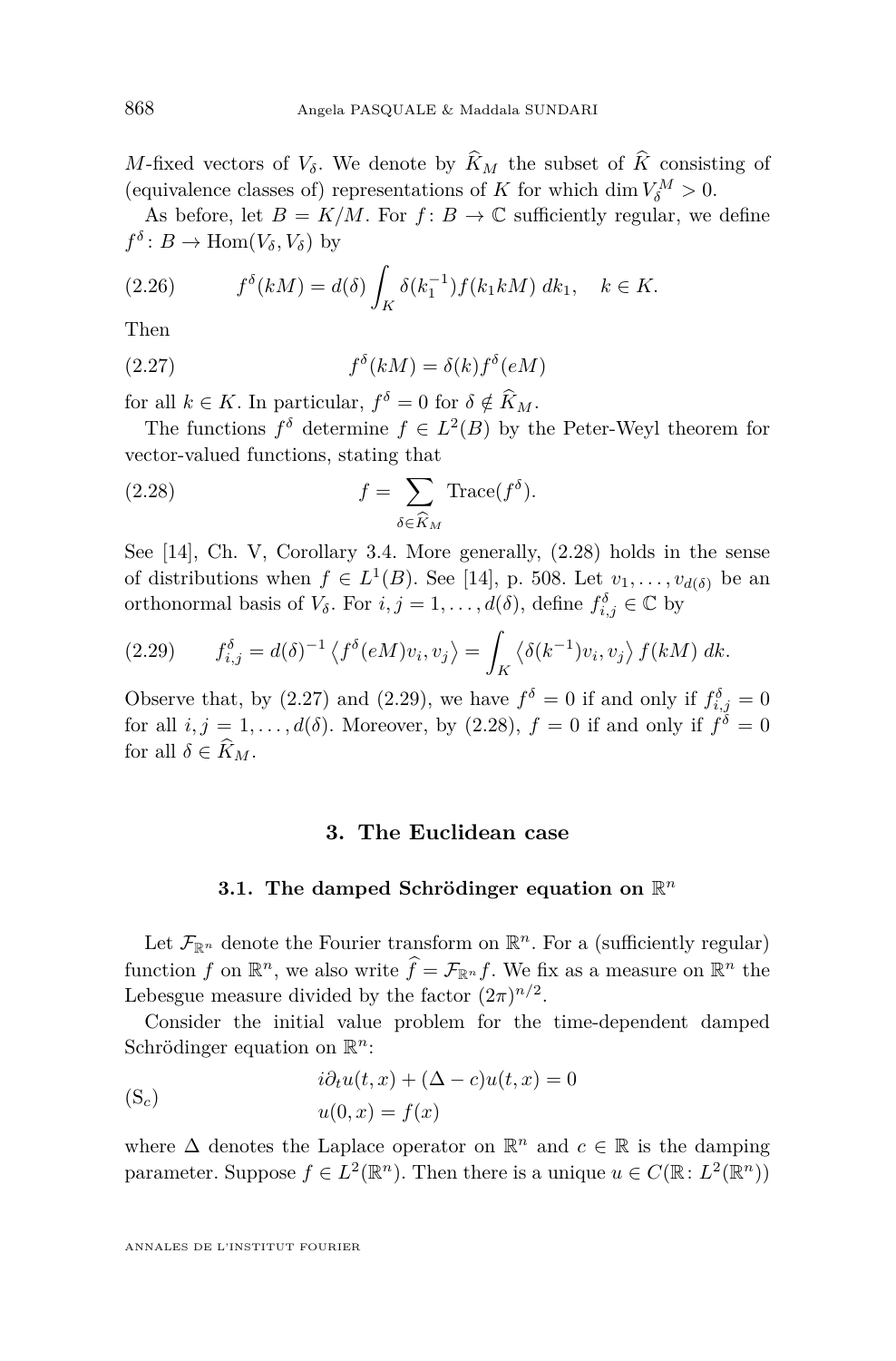<span id="page-11-0"></span>satisfying  $(S_c)$  $(S_c)$  in the sense of distributions and such that  $u(0, \cdot) = f$ . In fact, let  $|\lambda|$  denote the Euclidean norm of  $\lambda \in \mathbb{R}^n$ . The Fourier transform  $\mathcal{F}_{\mathbb{R}^n}$  gives a unitary equivalence of  $\Delta$  with the multiplication operator *M* on  $L^2(\mathbb{R}^n)$  defined by  $(Mf)(\lambda) = -|\lambda|^2 f(\lambda)$ . It follows that the unique solution  $u_t(x) = u(t, x)$  of  $(S_c)$  $(S_c)$  is characterized by the equation

(3.1) 
$$
\widehat{u}_t(\lambda) = e^{-i(|\lambda|^2 + c)t} \widehat{f}(\lambda).
$$

Equivalently,  $u_t = \mathcal{F}_{\mathbb{R}^n}^{-1} \big( e^{-i(|\lambda|^2 + c)t} \mathcal{F}_{\mathbb{R}^n} f \big)$ . See for instance [\[19\]](#page-28-0), §3.5, Theorem 1 and Corollary 2.

We will need precise information on the solution of (3.1) in the space  $\mathcal{S}'(\mathbb{R}^n)$  of tempered distributions on  $\mathbb{R}^n$  for functions f which are not necessarily in  $L^2(\mathbb{R}^n)$ .

Let  $O_M(\mathbb{R}^n)$  denote the space of functions  $\varphi$  on  $\mathbb{R}^n$  which are  $C^{\infty}$  with slow growth (i.e. each derivative of  $\varphi$  is bounded by a polynomial), and let  $O'_C(\mathbb{R}^n)$  be the space of rapidly decreasing distributions *T* on  $\mathbb{R}^n$  (i.e.  $T \in \mathcal{S}'(\mathbb{R}^n)$  and  $T * \varphi \in \mathcal{S}(\mathbb{R}^n)$  for all  $\varphi \in \mathcal{S}(\mathbb{R}^n)$ ). See [\[22\]](#page-28-0), pp. 243–245. Then the Fourier transform is an isomorphism of  $O_M(\mathbb{R}^n)$  onto  $O'_C(\mathbb{R}^n)$ . For every fixed  $a \in \mathbb{R}$ , we have  $e^{-ia|x|^2} \in O_M(\mathbb{R}^n) \cap O'_C(\mathbb{R}^n)$ . The following properties hold.

LEMMA 3.1. — If  $S \in O_M(\mathbb{R}^n)$ ,  $T \in O'_C(\mathbb{R}^n)$  and  $F \in S'(\mathbb{R}^n)$ , then

- (a)  $SF \in \mathcal{S}'(\mathbb{R}^n)$  and  $T * F \in \mathcal{S}'(\mathbb{R}^n)$ .
- (b)  $\widehat{SF} = \widehat{S} * \widehat{F}$  and  $(\widehat{T * F}) = \widehat{T} \widehat{F}$ .

Proof. — See [22], Ch. VII, §8, théorème XV. 
$$
\square
$$

Let  $c \in \mathbb{R}$  and  $t \neq 0$  be fixed. In  $\mathcal{S}'(\mathbb{R}^n)$ , we have, with our normalization of the Lebesgue measure:

$$
\widehat{\gamma_{c,t}}(\lambda) = e^{-i(|\lambda|^2 + c)t}
$$

if

$$
\gamma_{c,t}(x) = (2|t|)^{-n/2} e^{-ict} e^{-\pi i (\sin t) n/4} e^{i \frac{|x|^2}{4t}},
$$

where sign  $t := t/|t|$ . See for instance [\[16\]](#page-28-0), Theorem 7.6.1. Thus part (b) in Lemma 3.1 gives for  $F \in \mathcal{S}'(\mathbb{R}^n)$ 

$$
e^{-i(|\lambda|^2+c)t}\widehat{F}=\widehat{\gamma_{c,t}}\widehat{F}=(\gamma_{c,t}\ast F)^{\wedge}.
$$

Since the Fourier transform is injective on  $\mathcal{S}'(\mathbb{R}^n)$ , we obtain that the unique solution to the equation

$$
\widehat{u_t} = e^{-i(|\lambda|^2 + c)t} \widehat{f}
$$

in  $\mathcal{S}'(\mathbb{R}^n)$  is

(3.2)  $u_t = \gamma_{c,t} * f$ .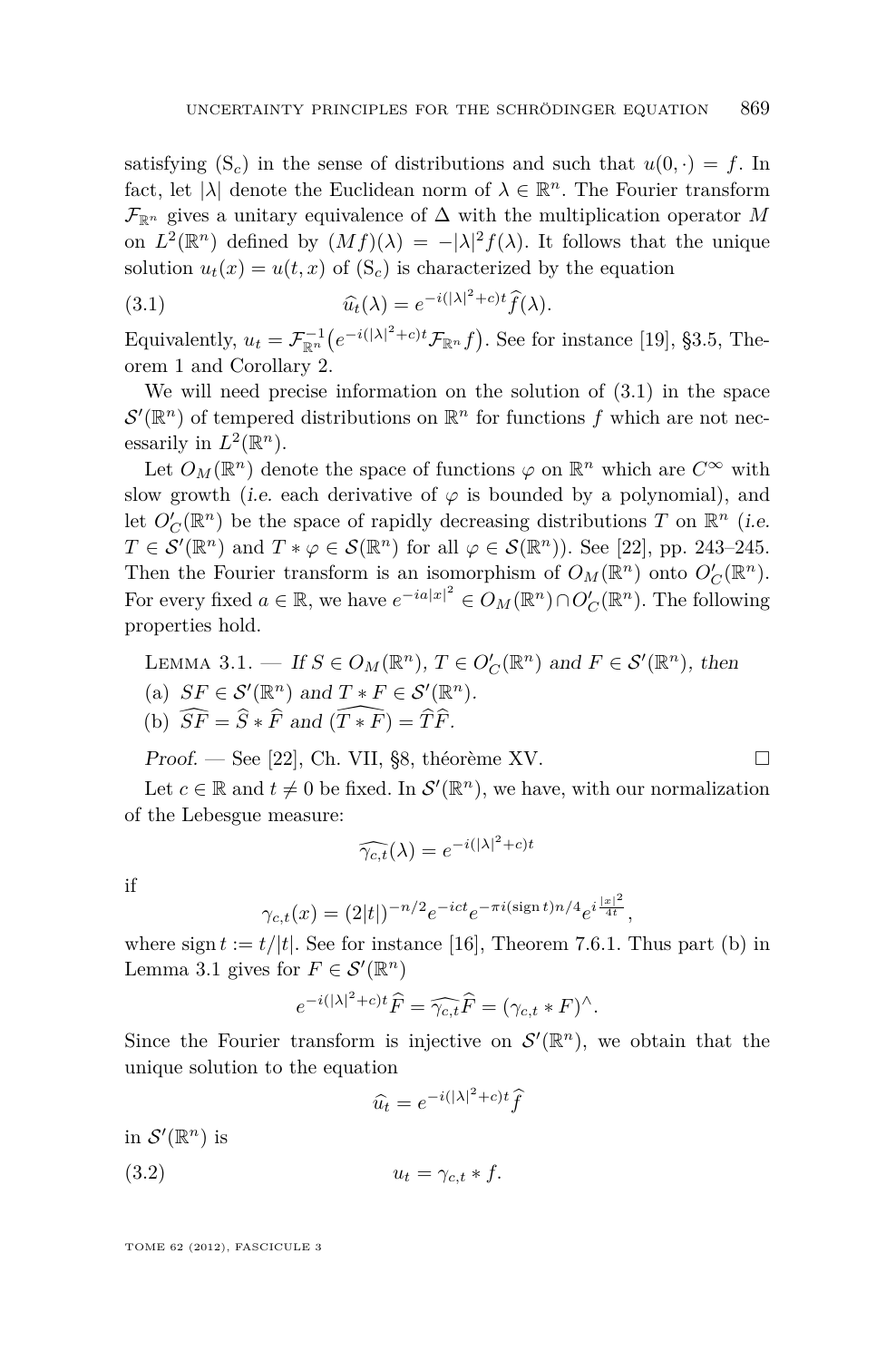<span id="page-12-0"></span>Applying this property to the damped Schrödinger equation, we obtain in particular that, if  $f \in L^1(\mathbb{R}^n)$ , then for  $t \neq 0$  the solution to  $(S_c)$  $(S_c)$  can be written explicitly as

$$
u(t,x) = (\gamma_{c,t} * f)(x) = (2\pi)^{n/2} (2|t|)^{-n/2} e^{-ict} e^{-\pi i (\text{sign }t) n/4} e^{i\frac{|x|^2}{4t}} \widehat{h_t} \left(\frac{x}{2t}\right)
$$

where

(3.3)

(3.4) 
$$
h_t(y) = e^{i\frac{|y|^2}{4t}} f(y).
$$

If  $f \in L^2(\mathbb{R}^n)$ , then (3.3) and (3.4) hold as equalities in  $L^2(\mathbb{R}^n)$ .

# **3.2. Beurling-type uncertainty principles in** R *n*

Beurling's theorem, proven by Hörmander in [\[17\]](#page-28-0), provides one of the strongest quantitative versions of the uncertainty principles for the Fourier transform on R.

THEOREM 3.2 (Beurling's theorem). — Let  $f \in L^1(\mathbb{R})$ . If

$$
\int_{\mathbb{R}} \int_{\mathbb{R}} |f(x)| |\widehat{f}(y)| e^{|xy|} dx dy < \infty
$$

then  $f = 0$  almost everywhere.

A simplified proof of Theorem 3.2 can be found in the appendix of [\[4\]](#page-27-0). Some higher dimensional versions of this theorem have been proven recently by Bagchi and Ray. One of these versions is the following theorem. See [\[2\]](#page-27-0), Corollary 1.

THEOREM 3.3. — Let  $f \in L^1(\mathbb{R}^n)$ . Suppose that

$$
\int_{\mathbb{R}^n} \int_{\mathbb{R}^n} |f(x)| |\widehat{f}(y)| e^{|x||y|} dx dy < \infty.
$$

Then  $f = 0$  almost everywhere.

COROLLARY 3.4. — Suppose  $f, u_t$  satisfy [\(3.1\)](#page-11-0). If  $f \in L^1(\mathbb{R}^n)$  and there is  $t_0 > 0$  so that

(3.5) 
$$
\int_{\mathbb{R}^n} \int_{\mathbb{R}^n} |f(x)| |u(t_0, y)| e^{\frac{|x||y|}{2t_0}} dx dy < \infty
$$

then  $f = 0$ . Hence  $u(t, \cdot) = 0$  for all  $t \in \mathbb{R}$ .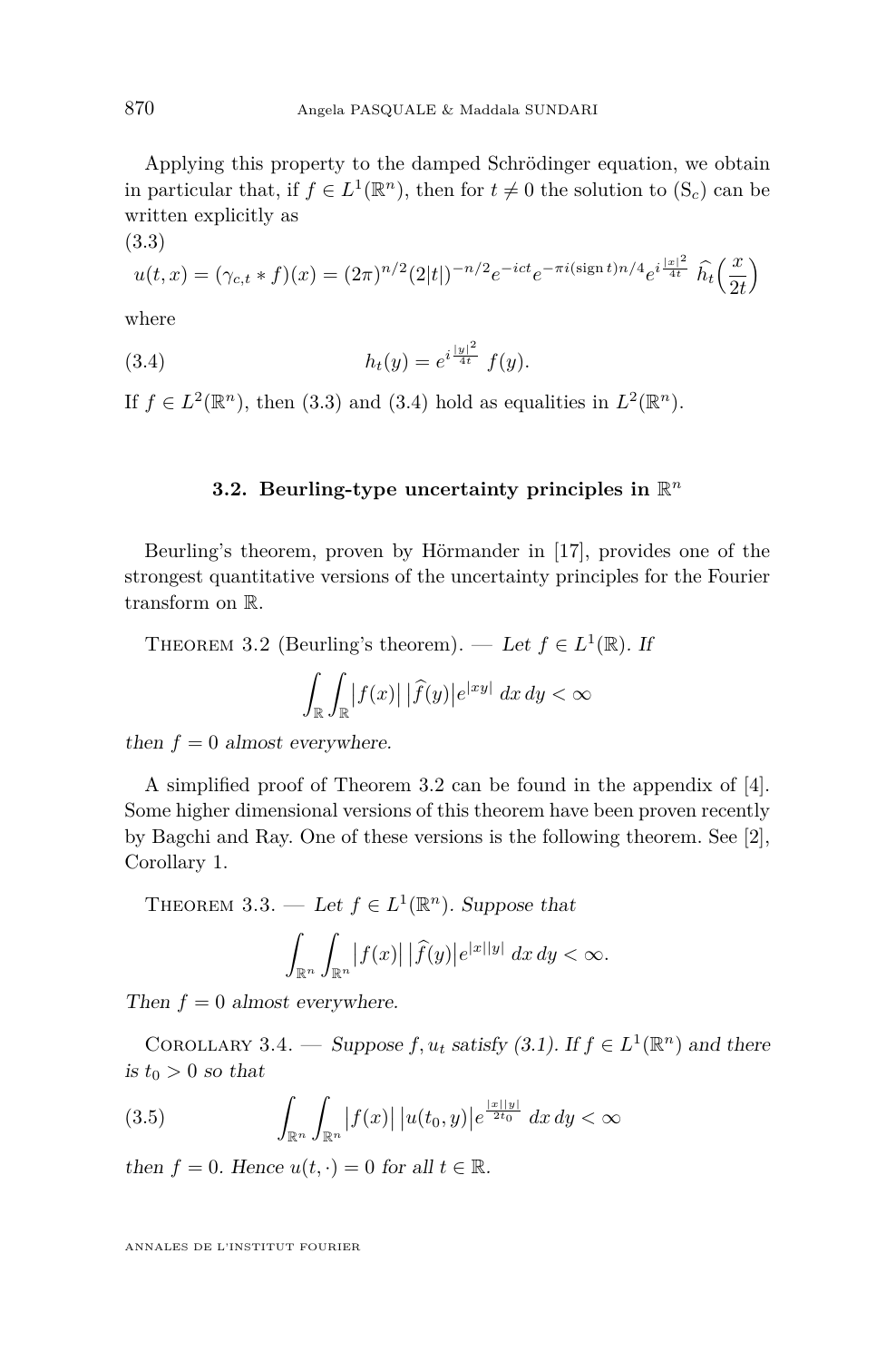<span id="page-13-0"></span>Proof. — According to  $(3.5)$  and  $(3.3)$ , we have

$$
+\infty > \int_{\mathbb{R}^n} \int_{\mathbb{R}^n} |f(x)| |u(t_0, y)| e^{\frac{|x||y|}{2t_0}} dx dy
$$
  
= 
$$
\frac{1}{(2t_0)^{n/2}} \int_{\mathbb{R}^n} \int_{\mathbb{R}^n} \left| h_{t_0}(x) \widehat{h_{t_0}} \left( \frac{y}{2t_0} \right) \right| e^{\frac{|x||y|}{2t_0}} dx dy
$$
  
= 
$$
(2t_0)^{n/2} \int_{\mathbb{R}^n} \int_{\mathbb{R}^n} |h_{t_0}(x)| |\widehat{h_{t_0}}(y)| e^{|x||y|} dx dy
$$

Theorem [3.3](#page-12-0) gives then  $h_{t_0} = 0$  and hence  $f = 0$ . Thus  $u(t, \cdot) = 0$  for all  $t \in \mathbb{R}$  by [\(3.3\)](#page-12-0).

COROLLARY 3.5. — Let  $u(t, x) \in C(\mathbb{R}: L^2(\mathbb{R}^n))$  be the solution to the initial value problem  $(S_c)$  $(S_c)$  $(S_c)$  with initial condition  $f \in L^2(\mathbb{R}^n)$ . If there is  $t_0 > 0$  so that [\(3.5\)](#page-12-0) holds, then  $f = 0$  and hence  $u(t, \cdot) = 0$  for all  $t \in \mathbb{R}$ .

Proof. — By Corollary [3.4,](#page-12-0) it suffices to prove that  $f \in L^1(\mathbb{R}^n)$ . If  $u(t_0, \cdot) = 0$  a.e., then  $\hat{f} = e^{i(|\lambda|^2 + c)t_0} \hat{u}_{t_0} = 0$ . Hence  $f = 0$ . We can therefore suppose that  $u(t_0, \cdot)$  is not a.e. zero. By [\(3.5\)](#page-12-0), we have

(3.6) 
$$
|u(t_0, y)| \int_{\mathbb{R}^n} |f(x)| e^{\frac{|x||y|}{2t_0}} dx < \infty
$$

for almost all  $y \in \mathbb{R}^n$ . Since  $u_{t_0}$  does not vanish almost everywhere, (3.6) gives for some  $y_0 \in \mathbb{R}^n$ 

$$
\int_{\mathbb{R}^n} |f(x)| dx \leqslant \int_{\mathbb{R}^n} |f(x)| e^{\frac{|x||y_0|}{2t_0}} dx < \infty.
$$

Thus  $f \in L^1(\mathbb{R})$ 

# **4. The case of a Riemannian symmetric space of the noncompact type**

#### **4.1. The Schrödinger equation on** *X*

Consider the initial value problem for the time-dependent Schrödinger equation on the Riemannian symmetric space  $X = G/K$ :

(S) 
$$
i\partial_t u(t, x) + \Delta u(t, x) = 0
$$

$$
u(0, x) = f(x)
$$

where  $\Delta$  is the Laplace-Beltrami operator on *X*. Suppose  $f \in L^2(X)$ . Then the analysis of solutions of the Schrödinger equation on R *<sup>n</sup>* carries out to X when the Fourier transform  $\mathcal{F}_{\mathbb{R}^n}$  is replaced by the Helgason-Fourier transform F. In fact, by  $(2.11)$ , the function  $e_{\lambda,b}$  appearing in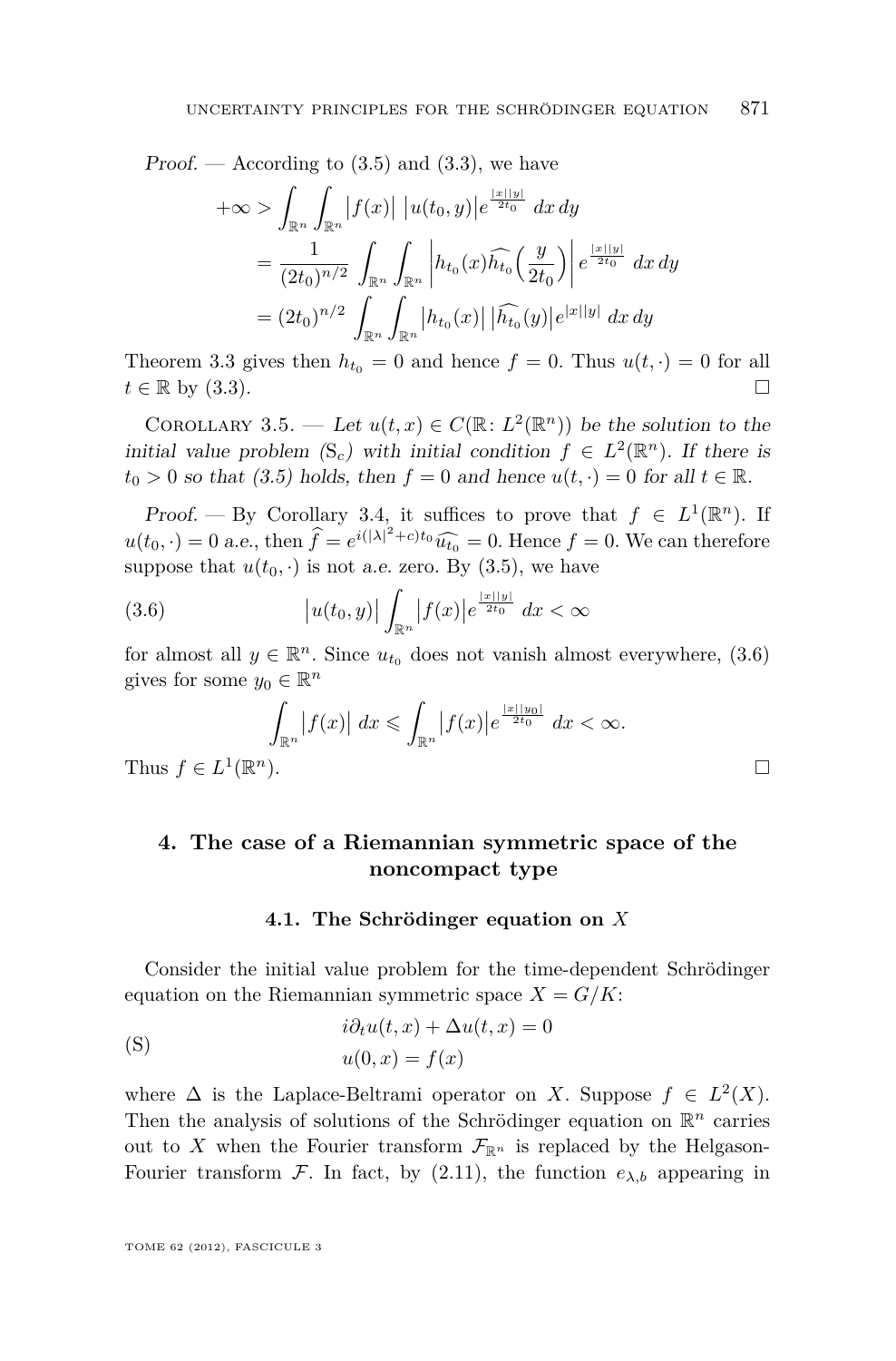<span id="page-14-0"></span>the definition of the Helgason-Fourier transform are eigenfunctions of the Laplace-Beltrami operator  $\Delta$ . Hence, by the Plancherel theorem,  $\mathcal F$  is a unitary equivalence of  $\Delta$  with the multiplication operator *M* on  $L^2(\mathfrak{a}^* \times$  $B, \frac{d\lambda d b}{|c(\lambda)|^2}$  defined by  $(Mf)(\lambda, b) = -(|\lambda|^2 + |\rho|^2)f(\lambda, b)$ . It follows that there is a unique  $u_t(x) = u(t, x) \in C(\mathbb{R}: L^2(X))$  satisfying [\(S\)](#page-1-0) in the sense of distributions on *X* and such that  $u(0, \cdot) = f$ . It is characterized by the equation

(4.1) 
$$
(\mathcal{F}u_t)(\lambda, b) = e^{-i(|\lambda|^2 + |\rho|^2)t} \mathcal{F}f(\lambda, b).
$$

Equivalently,  $u_t = \mathcal{F}^{-1}(e^{-i(|\lambda|^2 + |\rho|^2)t}\mathcal{F}f)$ . We observe, in particular, that  $u \in C(\mathbb{R}: \mathcal{S}(X))$  if  $f \in \mathcal{S}(X)$ . Here  $\mathcal{S}(X)$  is the Schwartz space of smooth rapidly decreasing functions on  $X$ ; see e.g. [\[15\]](#page-28-0), pp. 214–220.

Notice that, as F is a bijection on  $L^2(X)$ , the condition  $f = 0$  implies *u*<sup>*t*</sup> = 0 for all *t* ∈ R. Conversely, suppose there is *t*<sup>0</sup> ∈ R so that *u*<sup>*t*<sub>0</sub></sub> = 0.</sup> Then (4.1) gives  $e^{-i(|\lambda|^2+|\rho|^2)t_0}\mathcal{F}f(\lambda, b) = 0$  for all  $(\lambda, b)$ . Hence  $\mathcal{F}f = 0$ . Thus  $f = 0$  and  $u_t = 0$  for all  $t \in \mathbb{R}$ . This remark applies more generally to solutions of (4.1) in  $\mathcal{S}'(X)$ , the space of tempered distributions on X.

# **4.2.** The class of functions  $L^1(X)_C$

Let  $\Xi$  and  $\sigma$  be the functions defined in [\(2.15\)](#page-7-0) and [\(2.12\)](#page-7-0), respectively. Let  $C \geq 0$ . For a measurable function  $h: X \to \mathbb{C}$  we set

$$
||h||_{1,C} := \int_X |h(x)| \Xi(x) e^{C\sigma(x)} dx.
$$

We denote by  $L^1(X)_C$  the C-vector space of (equivalence classes of a.e. equal) functions on *X* for which  $||h||_{1,C} < \infty$ .

The motivation for introducing this class of functions is the following. Suppose  $f, u_{t_0}$  satisfy Beurling's condition [\(1.1\)](#page-2-0). Then  $f \in L^1(X)_C$  for some  $C \geq 0$ . Indeed if  $u(t_0, \cdot)$  vanishes almost everywhere, then  $f = 0$ by  $(4.1)$ ; if  $u(t_0, \cdot)$  does not vanish almost everywhere,  $(1.1)$  implies

$$
\left|u(t_0, y)\right| \Xi(y) \int_X \left|f(x)\right| \Xi(x) e^{\frac{\sigma(x)\sigma(y)}{2t_0}} dx dy < \infty
$$

for almost all  $y \in X$ , whence the result with  $C = \sigma(y)/2t_0$  for any  $y \neq o$ such that  $u(t_0, y) \neq 0$ . Likewise [\(1.1\)](#page-2-0) implies  $u(t_0, \cdot) \in L^1(X)_{C'}$  for some  $C' > 0$ , and we may assume  $C = C'$ .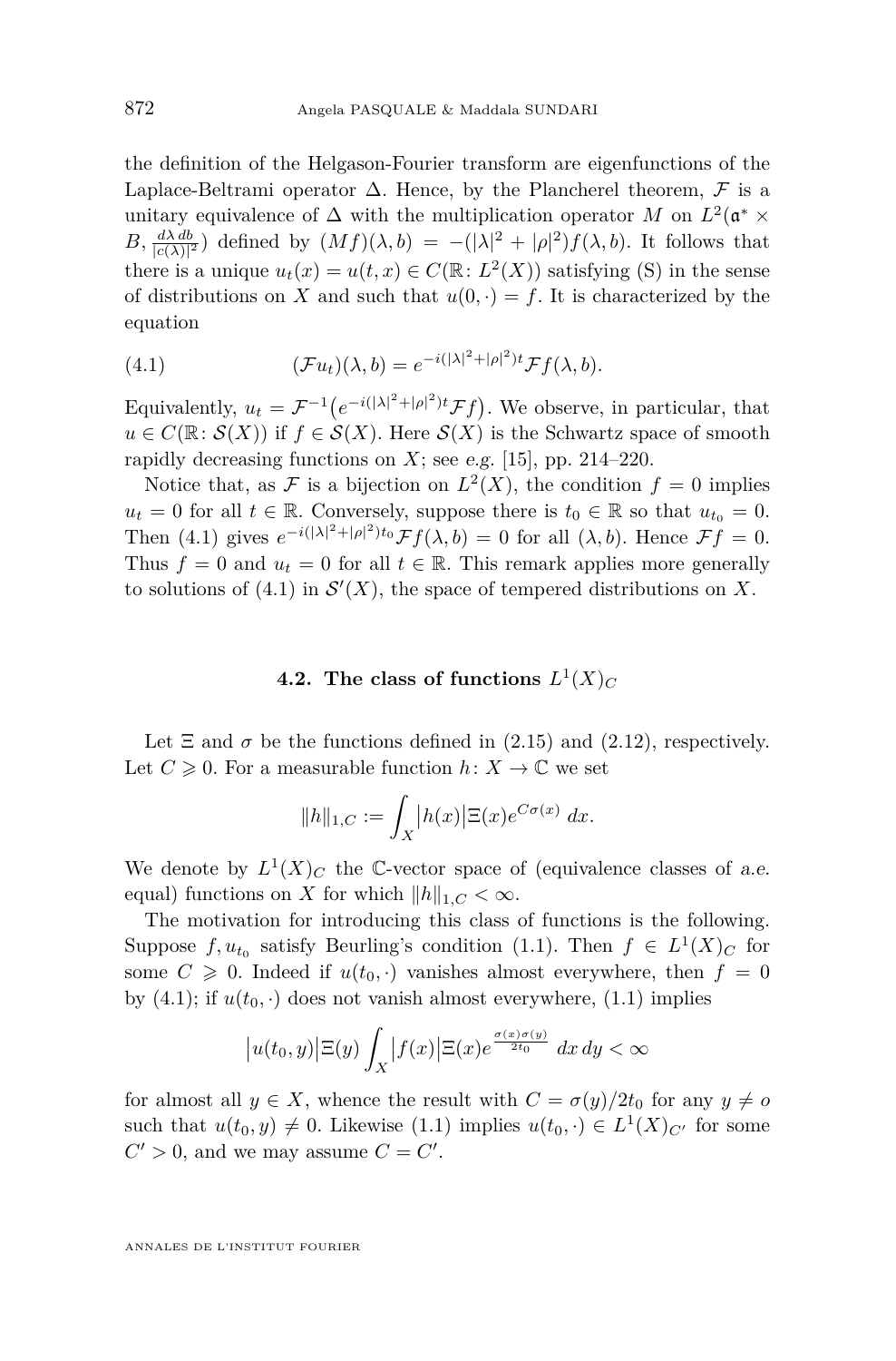<span id="page-15-0"></span>LEMMA 4.1. — Let *h* be a measurable function on *X* and let  $C \geq 0$  be a constant. Then

(4.2) 
$$
\int_X |h(x)| \Xi(x) e^{C\sigma(x)} dx = \int_G |h(g \cdot o)| e^{-\rho(H(g))} e^{C\sigma(g)} dg.
$$

Moreover,

(4.3) 
$$
\int_B \int_A (R|h|)(b,a)e^{C\sigma(a)}\,da\,db \leq \|h\|_{1,C}.
$$

Consequently, the Radon transform Rh of a function  $h \in L^1(X)_C$  is almost everywhere defined and  $Rh \in L^1(B \times A, e^{C\sigma(a)}da db)$ .

Proof. — Because of the definition of  $\Xi$  in [\(2.15\)](#page-7-0), we have

$$
\int_X |h(x)| \Xi(x) e^{C\sigma(x)} dx = \int_G \int_K |h(g \cdot o)| e^{-\rho(H(gk))} e^{C\sigma(g)} dg dk.
$$

Then (4.2) follows by the right-*K*-invariance of  $\sigma$  and the map  $g \mapsto h(g \cdot o)$ .

Suppose now that  $\int_X |h(x)| \Xi(x) e^{C\sigma(x)} dx < \infty$ . By (4.2), the integral formula [\(2.7\)](#page-6-0) for the Iwasawa decomposition and the inequality [\(2.14\)](#page-7-0), we can write this integral as

$$
\iiint_{K \times A \times N} |h(kan \cdot o)| e^{-\rho(\log a)} e^{C\sigma(an)} e^{2\rho(\log a)} dk da dn
$$
  
\n
$$
\geq \int_{K} \int_{A} \left( e^{\rho(\log a)} \int_{N} |h(kan \cdot o)| dn \right) e^{C\sigma(a)} da dk
$$
  
\n
$$
= \int_{B} \int_{A} (R|h|)(b, a) e^{C\sigma(a)} da db.
$$

This proves (4.3). The final property then follows as

$$
|Rh(a,b)| \leq e^{\rho(\log a)} \int_N |h(kan \cdot o)| \, dn = R|h|(a,b).
$$

The Radon transform Rh of a function  $h \in L^1(X)_C$  is well defined and  $Rh \in L^1(B \times A)$ . In fact, we also have  $h \in L^1(X)$  when *C* is sufficiently big.

LEMMA 4.2. — For all  $x \in X$ , we have

(4.4) 
$$
\Xi(x)e^{|\rho|\sigma(x)} \geq 1.
$$

Consequently,  $L^1(X)_C \subset L^1(X)$  for  $C \geqslant |\rho|$ .

Proof. — By [\(2.18\)](#page-8-0), for all  $a = \exp H \in \overline{A^+}$  we have  $\Xi(a \cdot o)e^{|\rho|\sigma(a \cdot o)} \geq$  $\Xi(a \cdot o)e^{\rho(H)} \geq 1$ . The inequality (4.4) then follows by *K*-invariance of  $\Xi$ and  $\sigma$  and by the decomposition  $G = K\overline{A^+}K$ .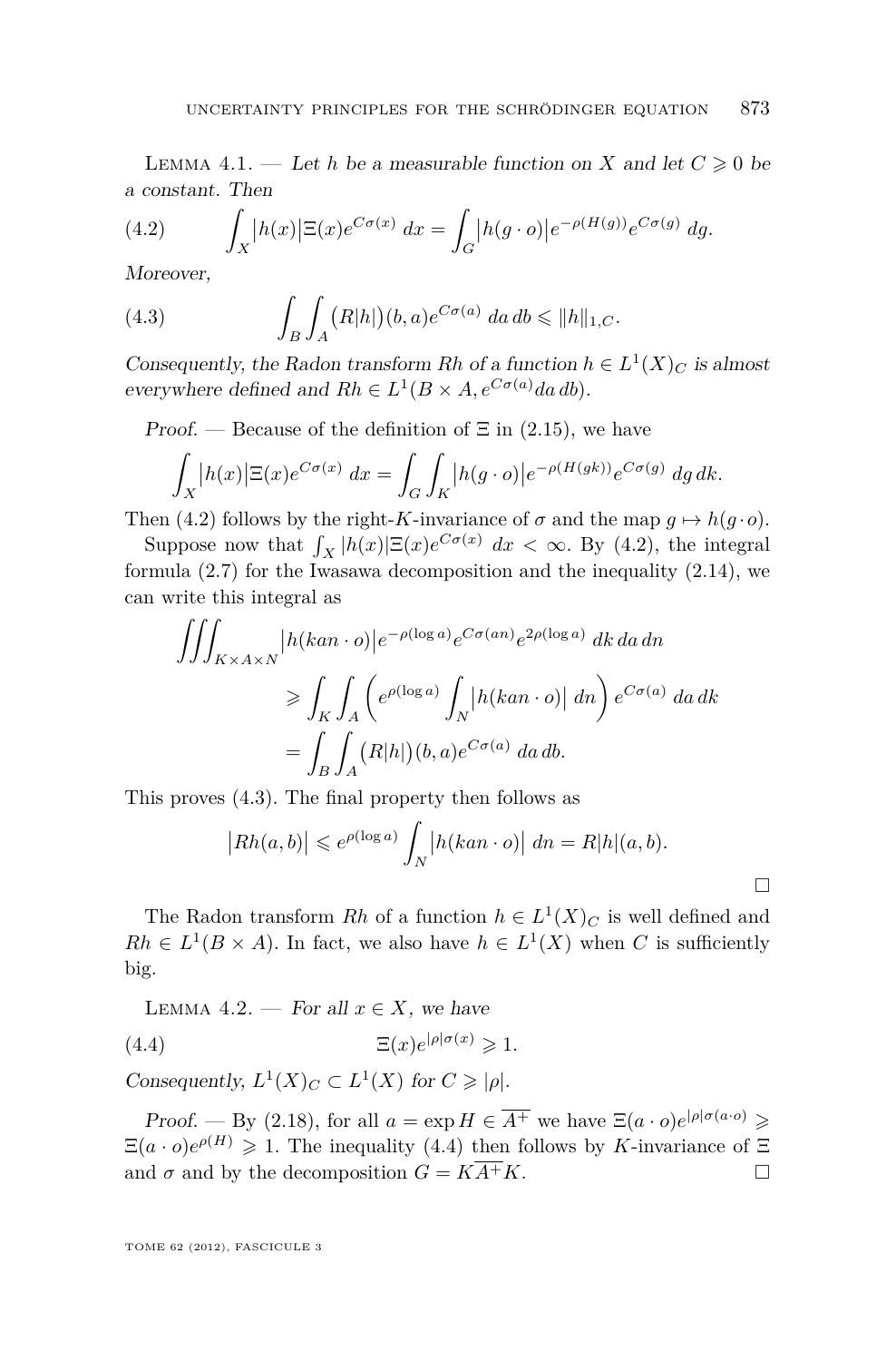<span id="page-16-0"></span>Even if  $h \in L^1(X)_C$  may not be in  $L^1(X)$  unless C is sufficiently big, we have  $Rh(b, \cdot) \in L^1(A)$  for almost all  $b \in B$  by Lemma [4.1.](#page-15-0) So we can consider  $\mathcal{F}_A\big(Rh(b,\cdot)\big)$ . In fact, on  $L^1(X)_C$  the equality  $\mathcal{F} = \mathcal{F}_A \circ R$  holds. To prove this, we work on *K*-types. Let  $\delta \in \widehat{K}_M$  and let  $v_1, \ldots, v_{d(\delta)}$  be a fixed orthonormal basis of the space  $V_\delta$  of  $\delta$ . Recall from [\(2.29\)](#page-10-0) the notation  $f^{\delta}_{i,j}$  for  $f: B = K/M \to \mathbb{C}$ . Recall also that  $f^{\delta} = 0$  if and only if  $f^{\delta}_{i,j} = 0$ for all  $i, j = 1, \ldots, d(\delta)$ .

LEMMA 4.3. — Let  $C \geq 0$  be a constant and let  $h \in L^1(X)_C$ . For  $a \in A$ and  $\lambda \in \mathfrak{a}^*$  set

(4.5) 
$$
(Rh)_{i,j}^{\delta}(a) := ((Rh)(\cdot, a))_{i,j}^{\delta} = \int_{K} \langle \delta(k^{-1})v_i, v_j \rangle Rh(kM, a) dk
$$

(4.6) 
$$
(\mathcal{F}h)_{i,j}^{\delta}(\lambda) := (\mathcal{F}h(\lambda,\cdot))_{i,j}^{\delta} = \int_{K} \langle \delta(k^{-1})v_i, v_j \rangle \mathcal{F}h(\lambda, kM) dk
$$

For a function  $g: \mathfrak{a}^* \to \mathbb{C}$ , set  $||g||_{\infty} := \sup_{\lambda \in \mathfrak{a}^*} |g(\lambda)|$ . Then

(4.7) 
$$
\|\mathcal{F}_A((Rh)_{i,j}^{\delta})\|_{\infty} \leq \|h\|_{1,C}
$$

(4.8) 
$$
\|(\mathcal{F}h)_{i,j}^{\delta}\|_{\infty} \leq \|h\|_{1,C}
$$

Suppose moreover that  $Rh \in L^1(B \times A)$  and set

(4.9) 
$$
\left[\mathcal{F}_A(Rh)\right]_{i,j}^{\delta}(\lambda) := \int_K \left\langle \delta(k^{-1})v_i, v_j \right\rangle \mathcal{F}_A\left(Rh(kM, \cdot)\right)(\lambda) \, dk.
$$

Then

(4.10) 
$$
\left[\mathcal{F}_A(Rh)\right]_{i,j}^{\delta} = \mathcal{F}_A\left((Rh)_{i,j}^{\delta}\right)
$$

Proof. — By  $(4.5)$  we have

$$
(4.11)\quad \mathcal{F}_A((Rh)_{i,j}^{\delta})(\lambda) = \int_A \int_K \langle \delta(k^{-1})v_i, v_j \rangle Rh(kM, a)e^{i\lambda(\log a)} da dk.
$$

Since  $\delta$  is unitary and  $v_1, \ldots, v_{d(\delta)}$  is an orthonormal basis, we obtain from [\(4.3\)](#page-15-0):

$$
\left|\mathcal{F}_A\big((Rh)_{i,j}^{\delta}\big)(\lambda)\right| \leqslant \int_A \int_B \left|Rh(b,a)\right| \, db \, da \leqslant \|h\|_{1,C}.
$$

This proves  $(4.7)$ . To prove  $(4.8)$ , we have by  $(2.19)$ :

$$
\left|\mathcal{F}h(\lambda,b)\right| \leq \int_A \int_N |h(kan \cdot o)| e^{\rho(\log a)} da \, dh
$$
  

$$
\leq \int_A \left(e^{\rho(\log a)} \int_N |h(kan \cdot o)| \, dn\right) da
$$
  

$$
= \int_A (R|h|)(b,a) \, da.
$$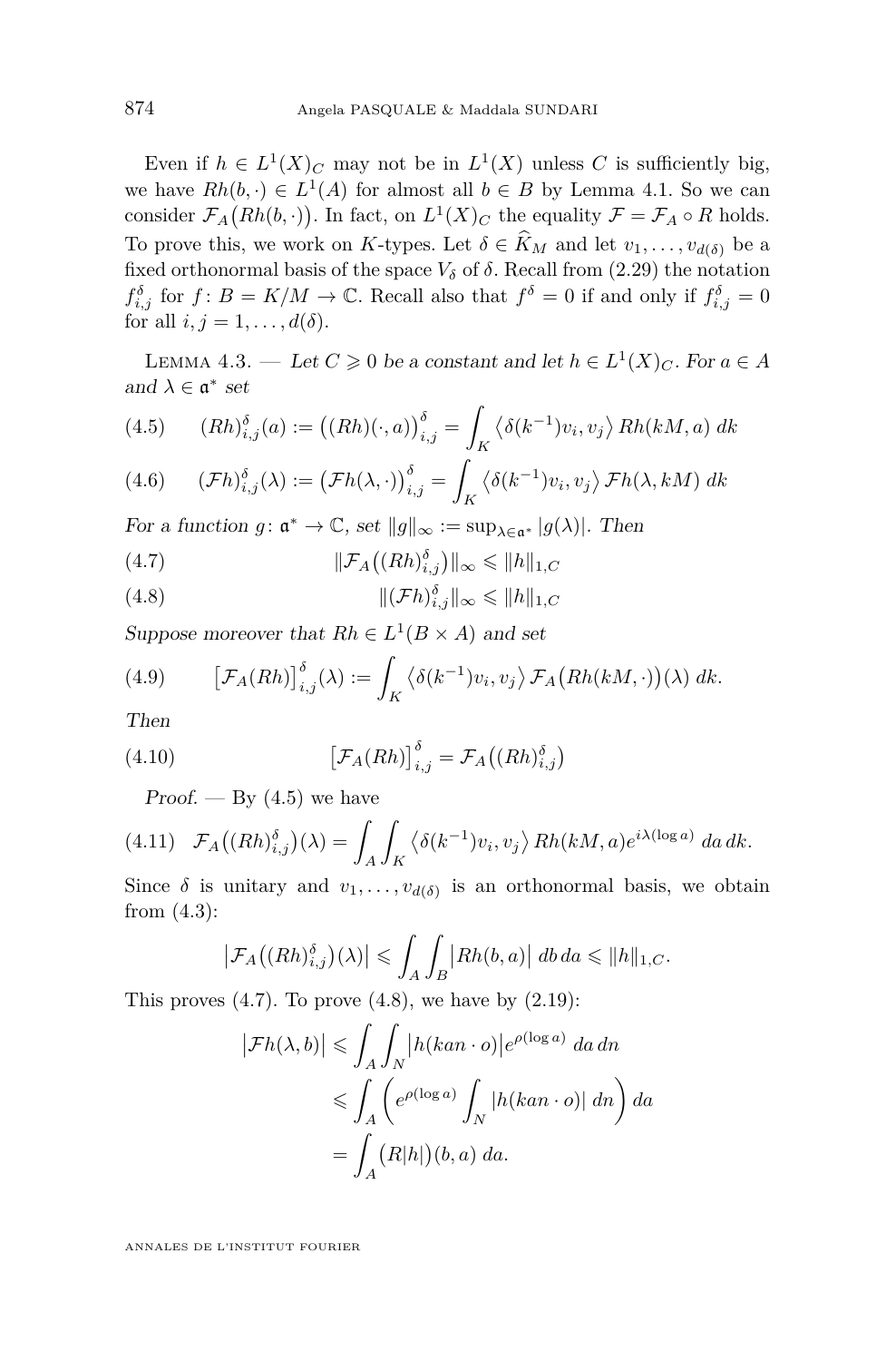<span id="page-17-0"></span>Hence

$$
|(\mathcal{F}h)_{i,j}^{\delta}(\lambda)| \leq \int_B |\mathcal{F}h(\lambda, b)| \, db
$$
  

$$
\leq \int_B \int_A (R|h|)(b, a) \, da \, db.
$$

So  $(4.8)$  follows again from  $(4.3)$ . Finally,  $(4.10)$  is a consequence of  $(4.11)$ and Fubini's theorem, which applies as  $Rh \in L^1(B \times A)$ .

COROLLARY 4.4. — Suppose  $h \in C_c^{\infty}(X)$ . Then for all  $i, j = 1, ..., d(\delta)$ and  $\lambda \in \mathfrak{a}^*$ 

(4.12) 
$$
\left[\mathcal{F}_A(Rh)\right]_{i,j}^{\delta}(\lambda) = (\mathcal{F}h)_{i,j}^{\delta}(\lambda).
$$

*Proof.* — For *h* ∈  $C_c^{\infty}(X)$  we have  $\mathcal{F}_A \circ R = \mathcal{F}$ .  $\Box$ 

PROPOSITION 4.5. — Let  $C \geq 0$ . Let  $\delta \in \widehat{K}_M$  and  $v_1, \ldots, v_{d(\delta)}$  be as above. Then for all  $h \in L^1(X)_C$ 

(4.13) 
$$
\mathcal{F}_A((Rh)_{i,j}^{\delta}) = [\mathcal{F}_A(Rh)]_{i,j}^{\delta} = (\mathcal{F}h)_{i,j}^{\delta}
$$

as functions on  $\mathfrak{a}^*$ . Consequently,  $\mathcal{F} = \mathcal{F}_A \circ R$  on  $L^1(X)_C$ .

Proof. — The first equality is a consequence of  $(4.10)$ . For the second, let  $h \in L^1(X)_C$ , and let  $h_n \in C_c^{\infty}(X)$  be a sequence converging to  $h$ in  $L^1(X)_C$ . By [\(4.7\)](#page-16-0), [\(4.8\)](#page-16-0) and [\(4.10\)](#page-16-0), for all  $i, j = 1, ..., d(\delta)$ , the sequences  $[\mathcal{F}_A(Rh_n)]_{i,j}^{\delta}$  and  $(\mathcal{F}h_n)_{i,j}^{\delta}$  converge in  $L^{\infty}(\mathfrak{a}^*)$  to  $[\mathcal{F}_A(Rh)]_{i,j}^{\delta}$  and  $(\mathcal{F}h)_{i,j}^{\delta}$ , respectively. But  $[\mathcal{F}_A(Rh_n)]_{i,j}^{\delta} = (\mathcal{F}h_n)_{i,j}^{\delta}$  by Corollary 4.4. Hence  $[\mathcal{F}_A(Rh)]_{i,j}^{\delta} = (\mathcal{F}h)_{i,j}^{\delta}$  by uniqueness of the limit. Since this is true for all  $\delta \in \widehat{K}_M$  and every orthonormal basis  $v_1, \ldots, v_{d(\delta)}$  of the space of  $\delta$ , we conclude that  $\mathcal{F} = \mathcal{F}_A \circ R$  on  $L^1(X)_{C}$ . conclude that  $\mathcal{F} = \mathcal{F}_A \circ R$  on  $L^1(X)_C$ .

We conclude this section by a remark on the convolution  $h \times \psi$  of two elements in  $L^1(X)_C$  under the additional assumption that  $\psi$  is *K*-invariant. Recall that the convolution of two sufficiently regular functions  $f_1$  and  $f_2$  on *X* is the function  $f_1 \times f_2$  defined on *X* by  $(f_1 \times f_2) \circ \pi = (f_1 \circ \pi) * (f_2 \circ \pi)$ . Here  $\pi: G \to X = G/K$  is the natural projection and  $*$  denotes the convolution product of functions on *G*. This convolution is not commutative.

PROPOSITION 4.6. — Let  $C \ge 0$  and let  $h, \psi \in L^1(X)_C$ . Suppose that  $\psi$  is *K*-invariant. Then  $h \times \psi \in L^1(X)_C$ . More precisely, we have

$$
\int_X |(h \times \psi)(x)| \Xi(x) e^{C\sigma(x)} dx \leq \|h\|_{1,C} \|\psi\|_{1,C}.
$$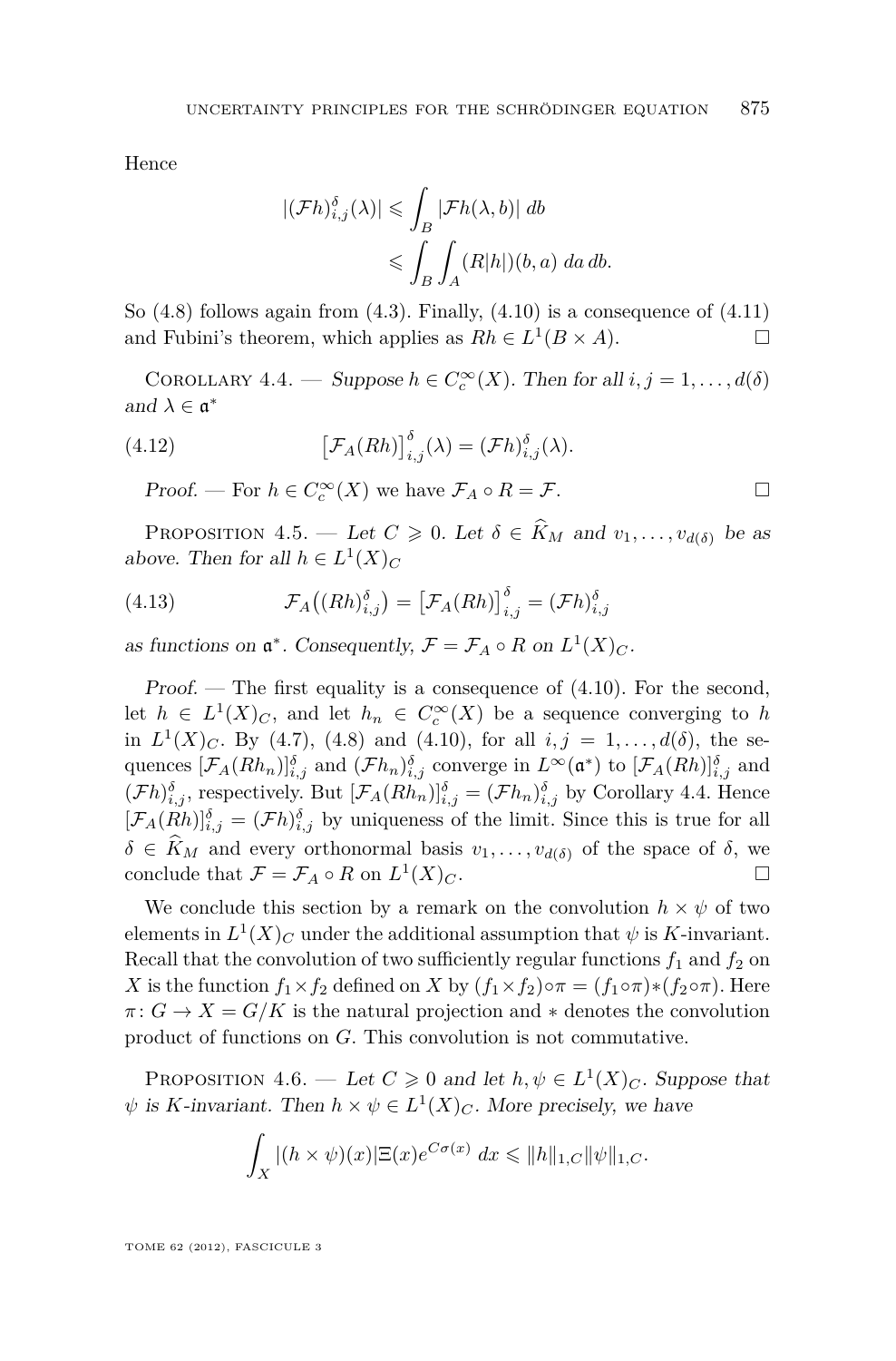<span id="page-18-0"></span>Proof. — In the following we shall employ the same symbol to denote a function on *X* and the corresponding *K*-invariant function on *G*. By definition of convolution products on *G*,

$$
\int_G (|h| * |\psi|)(g) \Xi(g) e^{C\sigma(g)} dg = \int_G \int_G |h(g)| |\psi(g')| \Xi(gg') e^{C\sigma(gg')} dg dg'
$$
  

$$
\leqslant \int_G \int_G |h(g)| |\psi(g')| \Xi(gg') e^{C\sigma(g)} e^{C\sigma(g')} dg dg'
$$

since  $\sigma(gg') \leq \sigma(g) + \sigma(g')$  and  $C \geq 0$ . Replacing g' by  $kg'$ ,  $k \in K$ , and using the *K*-invariance of  $\psi$  and  $\sigma$ , the latter integral becomes

$$
\int_G \int_G |h(g)| \, |\psi(g')| \Xi(gkg') e^{C\sigma(g)} e^{C\sigma(g')} \, dg \, dg',
$$

which does not depend on *k*. Integration over *K* leads to

$$
\int_G \int_G |h(g)| \, |\psi(g')| \Xi(g) \Xi(g') e^{C\sigma(g)} e^{C\sigma(g')} \, dg \, dg' = \|h\|_{1,C} \|\psi\|_{1,C}
$$

in view of the classical functional equation of spherical functions.  $\Box$ 

# **4.3. The Beurling-type condition for the Schrödinger equation on** *X*

In this section, we shall prove Theorem [1.1.](#page-2-0) Recall that if  $u_t = u(t, \cdot)$  is a solution of [\(S\)](#page-1-0) with initial condition  $f \in L^2(X)$  satisfying

(4.14) 
$$
\int_X \int_X |f(x)| |u(t_0, y)| \Xi(x) \Xi(y) e^{\frac{\sigma(x)\sigma(y)}{2t_0}} dx dy < +\infty
$$

for some  $t_0 > 0$ , then  $f, u_{t_0} \in L^1(X)_C$  for some constant  $C > 0$ .

Proof of Theorem  $1.1.$   $\longrightarrow$  Observe that, by applying an argument similar to that in the proof of Lemma [4.1,](#page-15-0) we get

$$
(4.15)\int_X \int_X |f(x)| |u(t_0, y)| \Xi(x) \Xi(y) e^{\frac{\sigma(x)\sigma(y)}{2t_0}} dx dy
$$
  
= 
$$
\int_G \int_G |f(g_1 \cdot o)| |u(t_0, g_2 \cdot o)| e^{-\rho(H(g_1) + H(g_2))} e^{\frac{\sigma(g_1)\sigma(g_2)}{2t_0}} dg_1 dg_2.
$$

By [\(4.1\)](#page-14-0), to prove that  $u(t, \cdot) = 0$  for all  $t \in \mathbb{R}$ , it is enough to prove that  $f = 0$ . But by Proposition [4.5,](#page-17-0) we have  $\mathcal{F}f = \mathcal{F}_A(Rf)$  as  $f \in L^1(X)_C$  for some  $C > 0$ . Since F is an isometry on  $L^2(X)$ , it therefore suffices to prove that  $Rf = 0$ . For this, we shall prove that  $(Rf)_{i,j}^{\delta} = 0$  for all  $\delta \in \hat{K}_M$  and  $i, j = 1, \ldots, d(\delta)$ . This would complete the proof by the comments at the end of Section [2.6.](#page-9-0)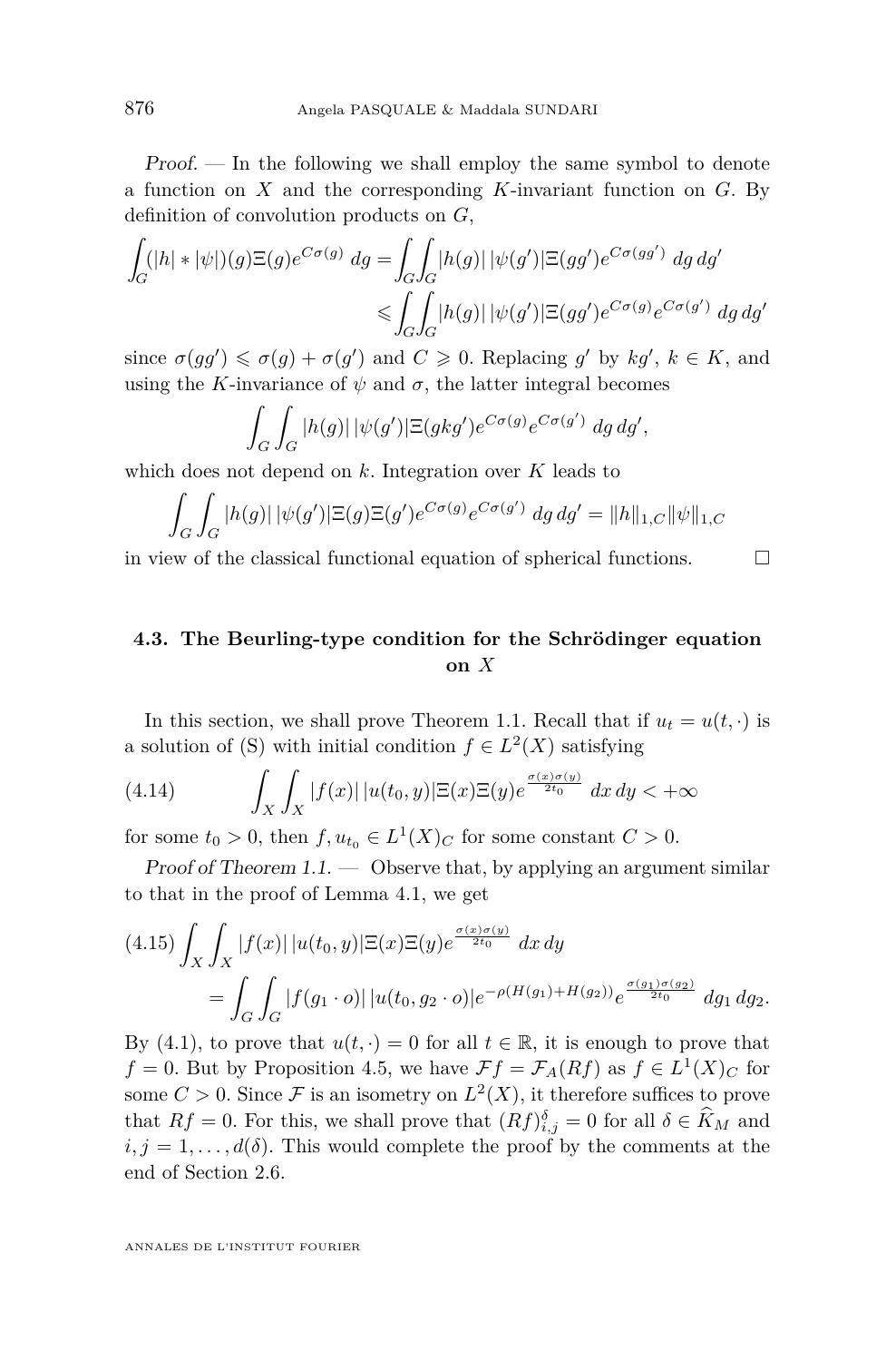By proceeding as in the proof of [\(4.2\)](#page-15-0), we have

$$
\int_{X} \int_{X} |f(x)| |u(t_{0}, y)| \Xi(x) \Xi(y) e^{\frac{\sigma(x)\sigma(y)}{2t_{0}}} dx dy
$$
\n
$$
\geq \int_{A} \int_{B} \int_{A} \int_{B} (R|f|)(b_{1}, a_{1})(R|u_{t_{0}}|)(b_{2}, a_{2}) e^{\frac{|\log a_{1}| |\log a_{2}|}{2t_{0}}} da_{1} da_{2} db_{1} db_{2}
$$
\n
$$
\geq \int_{A} \int_{A} (\int_{B} |Rf(b_{1}, a_{1})| db_{1}) (\int_{B} |Ru_{t_{0}}(b_{2}, a_{2})| db_{2}) e^{\frac{|\log a_{1}| |\log a_{2}|}{2t_{0}}} da_{1} da_{2}.
$$

By  $(4.14)$  and  $(4.5)$ , this implies that

$$
(4.16)\qquad \int_{A} \int_{A} |(Rf)_{i,j}^{\delta}(a_1)| \, |(Ru_{t_0})_{i,j}^{\delta}(a_2)| e^{\frac{|\log a_1||\log a_2|}{2t_0}} \, da_1 \, da_2 < \infty
$$

for all  $\delta \in \widehat{K}_M$  and  $i, j = 1, \ldots, d(\delta)$ .

On the other hand, [\(4.1\)](#page-14-0) together with [\(4.13\)](#page-17-0) gives us

$$
(4.17) \t\t \mathcal{F}_A\big((Ru_t)_{i,j}^{\delta}\big)(\lambda) = e^{-i(|\lambda|^2 + |\rho|^2)t} \mathcal{F}_A\big((Rf)_{i,j}^{\delta}\big)(\lambda).
$$

Now, by Corollary [3.4,](#page-12-0) we obtain

$$
(Rf)_{i,j}^{\delta} = 0
$$

for all  $\delta \in \widehat{K}_M$  and  $i, j = 1, ..., d(\delta)$ , concluding the result.

Remark  $4.7.$  — Note that  $(4.15)$  give us the Beurling's condition in group terms.

As an immediate corollary of Theorem [1.1,](#page-2-0) we obtain the following result for compactly supported initial conditions.

COROLLARY 4.8. — Let  $u(t, x) \in C(\mathbb{R}: L^2(X))$  denote the solution of ([S](#page-1-0)) with initial condition  $f \in L^2(X)$ . Suppose that *f* has compact support. If there is a time  $t_0 > 0$  so that  $u(t_0, \cdot)$  has compact support. Then  $f = 0$  and hence  $u(t, \cdot) = 0$  for all  $t \in \mathbb{R}$ .

Proof. — It suffices to observe that [\(1.1\)](#page-2-0) is always satisfied if *f* and  $u(t_0, \cdot)$  are compactly supported.

Remark 4.9. — For  $f \in L^2(X)$  the Radon transform  $Rf(b, \cdot)$  as well as the *K*-types  $(Rf)_{i,j}^{\delta}$  appearing in (4.17) need not be in  $L^2(A)$ . This can be easily seen for functions *f* satisfying  $\mathcal{F}f = \mathcal{F}_A(Rf)$ . Indeed the Euclidean Fourier transform is an isometric isomorphism of  $L^2(A)$  onto  $L^2(\mathfrak{a}^*)$ . According to the Plancherel theorem, the image of  $L^2(X)$  under the Helgason-Fourier transform is  $L^2(\mathfrak{a}_+^* \times B, |c(\lambda)|^{-2} d\lambda db)$ . So  $Rf(b, \cdot) \in$  $L^2(A)$  for almost all  $b \in B$  provided  $L^2(\mathfrak{a}^*, |c(\lambda)|^{-2} d\lambda) \subset L^2(\mathfrak{a}^*, d\lambda)$ . The latter condition depends on the Harish-Chandra's *c*-function appearing in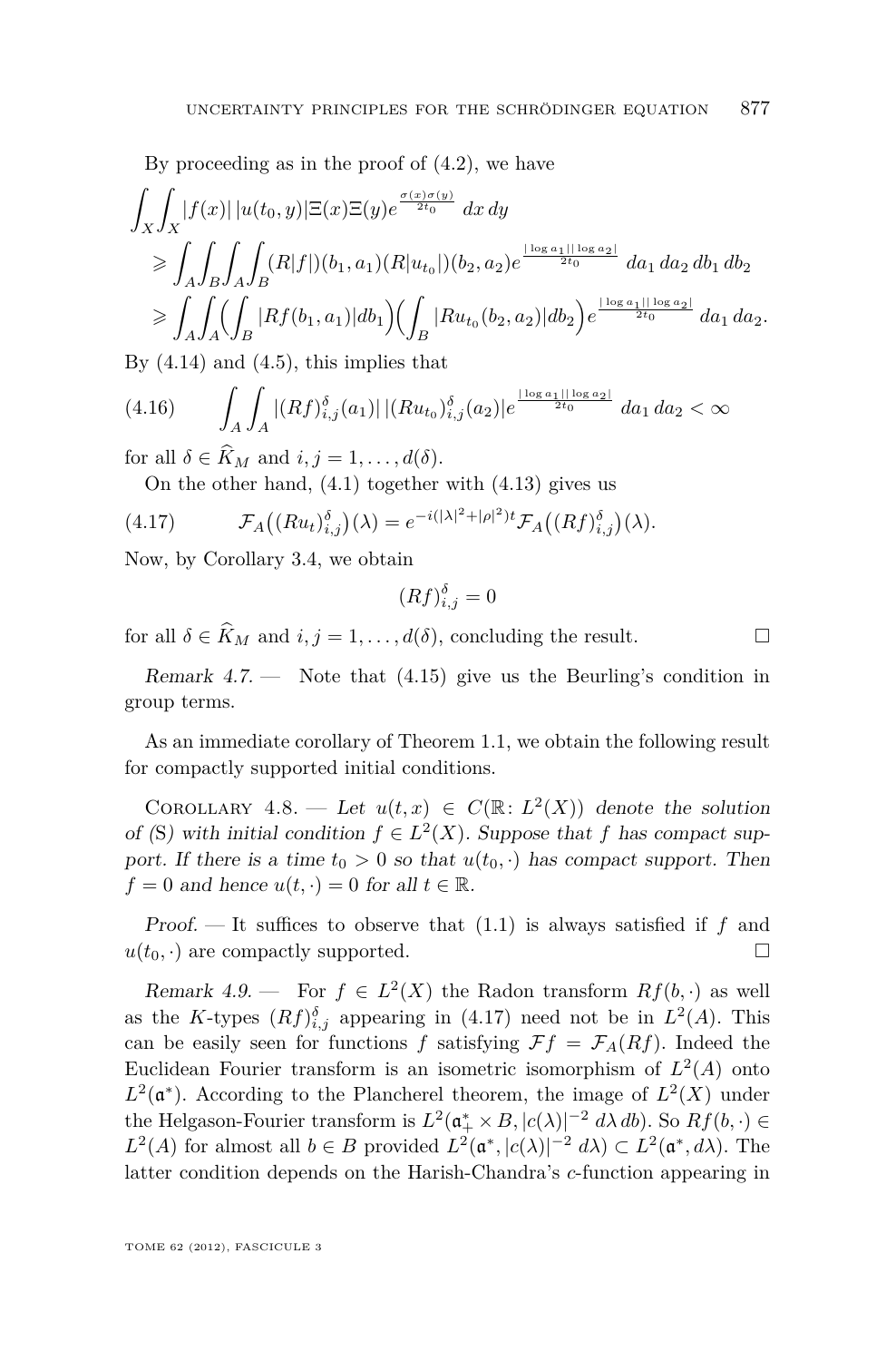<span id="page-20-0"></span>the Plancherel measure. Using the properties of the gamma function, one can prove the asymptotic behavior

(4.18) 
$$
\frac{1}{|c(\lambda)|^2} \asymp \prod_{\alpha \in \Sigma_0^+} |\langle \lambda, \alpha \rangle|^2 \prod_{\alpha \in \Sigma_0^+} (1 + |\langle \lambda, \alpha \rangle|)^{m_{\alpha} + m_{2\alpha} - 2}.
$$

See e.g. [\[1\]](#page-27-0), Lemma 1. Here  $f \simeq g$  means that there exists positive constants  $C_1$  and  $C_2$  so that  $C_1q(\lambda) \leq f(\lambda) \leq C_2q(\lambda)$  for all  $\lambda$ .

In the rank-one case, we have for instance the following result.

LEMMA 4.10. — Suppose dim  $\mathfrak{a}^* = 1$ . Let  $h \in L^2(\mathfrak{a}^*, |c(\lambda)|^{-2} d\lambda)$  be bounded on  $\{\lambda \in \mathfrak{a}^* : |\lambda| \leq r\}$  for some  $r > 0$ . Then  $h \in L^2(\mathfrak{a}^*, d\lambda)$ .

Proof. — The asymptotic formula (4.18) gives in this case:  $|c(\lambda)|^{-2} \geq C$ for  $|\lambda| \geq r$ . If  $h \in L^2(\mathfrak{a}^*, |c(\lambda)|^{-2} d\lambda)$ , then *h* is square integrable with respect to the Lebesgue measure on  $\{\lambda \in \mathfrak{a}^* : |\lambda| \geq r\}$ . Hence  $h \in L^2(\mathfrak{a}^*, d\lambda)$ , as it is bounded on the compact set  $\{\lambda \in \mathfrak{a}^* : |\lambda| \leq r\}$ .

The boundedness of  $\mathcal{F}f(b,\cdot)$  at  $\lambda = 0$  for almost all  $b \in B$  is obtained under very weak assumptions on *f*. Recall for instance that for almost all  $b \in B$ , the function  $\mathcal{F}f(b, \cdot)$  is even holomorphic in a tube around  $\mathfrak{a}^*$ . See Section [2.5.](#page-8-0) Moreover, in this case  $\mathcal{F}f(b, \cdot)$  vanishes at infinity by Fatou's lemma for *F*. We can then prove that  $Rf \in L^2(A)$  for  $f \in L^1(X) \cap L^2(X)$ whenever the root system satisfies the following conditions:

(C) Either there is no  $\alpha \in \Sigma_0^+$  with multiplicity  $m_\alpha = 1$ , or  $2\alpha \in \Sigma^+$ . When condition (C) is met, then we have

(4.19) 
$$
\prod_{\alpha \in \Sigma_{0}^{+}} (1 + |\langle \lambda, \alpha \rangle|)^{m_{\alpha} + m_{2\alpha} - 2} \geq C
$$

for all  $\lambda \in \mathfrak{a}^*$ . The result  $Rf \in L^2(A)$  for  $f \in L^2(X) \cap L^1(X)$  is then a consequence of the above discussion and the following lemma.

LEMMA 4.11. — Let  $\Sigma$  be a root system satisfying condition (C). Suppose  $h \in L^2(\mathfrak{a}^*, |c(\lambda)|^{-2} d\lambda)$  is continuous and vanishes at infinity. Then  $h \in L^2(\mathfrak{a}^*, d\lambda).$ 

Proof. — Set  $\Pi(\lambda) = \prod_{\alpha \in \Sigma_0^+} \langle \lambda, \alpha \rangle$ . By Lemma 5 in [\[1\]](#page-27-0), the set  $\Omega_1 =$  $\{\lambda \in \mathfrak{a}^* : |\Pi(\lambda)| \leq 1\}$  has finite Lebesgue measure. Let  $B_1 = \{\lambda \in \mathfrak{a}^* : |\lambda| \leq 1\}$  $\mathfrak{a}^*$ :  $\|\lambda\| \leq 1$  and  $C_1 = \mathfrak{a}^* \setminus B_1$ . Write

$$
\int_{\mathfrak{a}^*} |h(\lambda)|^2 \, d\lambda = \int_{B_1} |h(\lambda)|^2 \, d\lambda + \int_{\Omega_1 \cap C_1} |h(\lambda)|^2 \, d\lambda + \int_{(\mathfrak{a}^* \setminus \Omega_1) \cap C_1} |h(\lambda)|^2 \, d\lambda.
$$

The first integral is finite as *h* is continuous, hence bounded on the compact *B*1. The second integral is also finite as *h* is continuous and vanishes at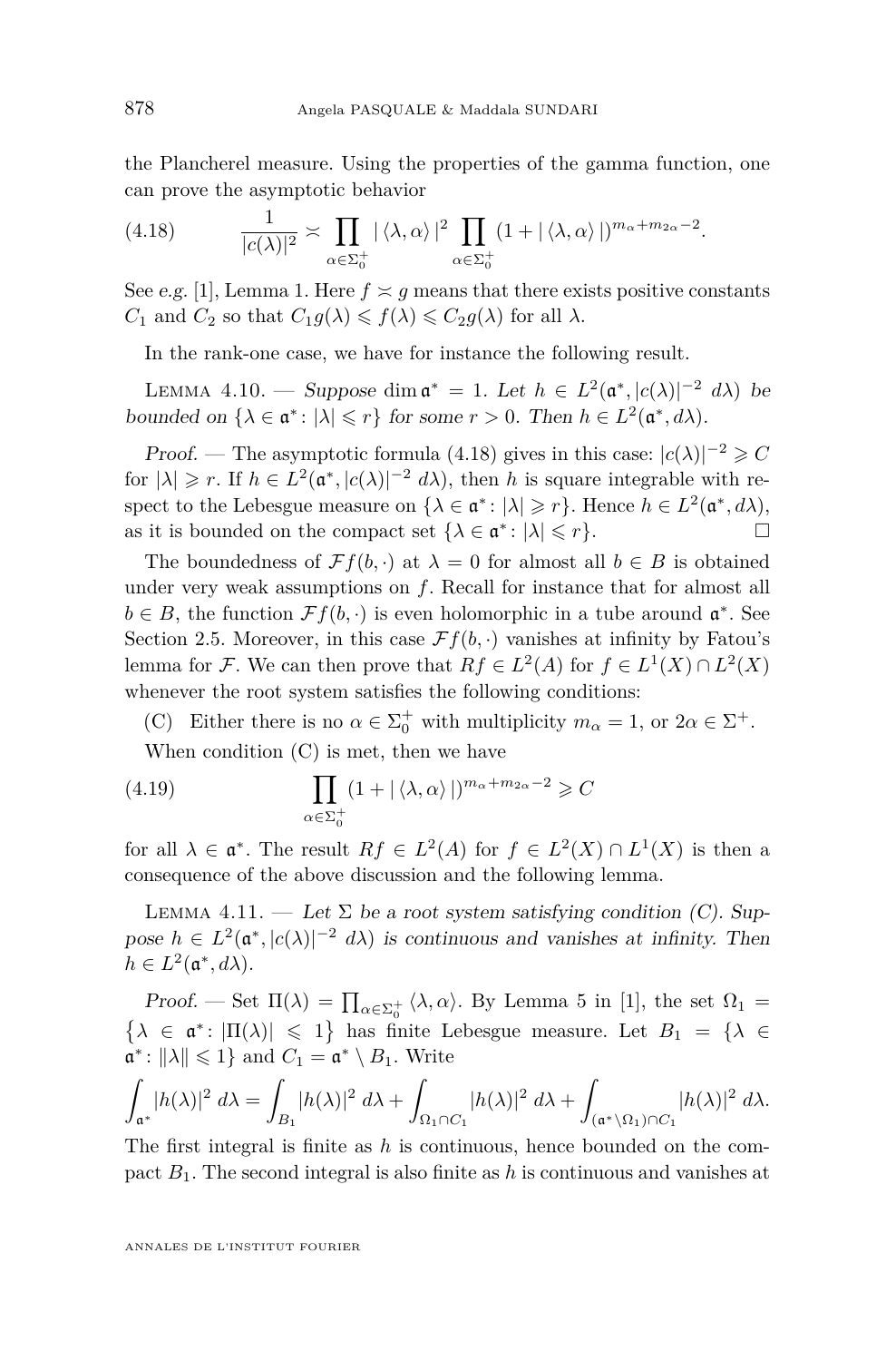<span id="page-21-0"></span>infinity, so it is bounded in  $C_1$ , and  $\Omega_1 \cap C_1$  is a subset of  $\Omega_1$ , hence of finite measure. For the convergence of the third integral, we use condition (C). In fact, condition (C) yields [\(4.19\)](#page-20-0). Moreover, on  $\mathfrak{a}^* \setminus \Omega_1$ , we have  $|\Pi(\lambda)| \geq 1$ . Thus  $|c(\lambda)|^{-2} \geqslant C$  for all  $\lambda \in (\mathfrak{a}^* \setminus \Omega_1) \cap C_1$ . Consequently,

$$
\int_{(\mathfrak{a}^*\backslash\Omega_1)\cap C_1} |h(\lambda)|^2 d\lambda \leq C^{-1} \int_{(\mathfrak{a}^*\backslash\Omega_1)\cap C_1} |h(\lambda)|^2 \frac{d\lambda}{|c(\lambda)|^2} < +\infty.
$$

### **5. Applications**

Let X be a Riemannian symmetric space of the noncompact type. In this section we collect some uniqueness conditions for the solution of the Schrödinger equation [\(S\)](#page-1-0) on *X* which can be deduced from Theorem [1.1.](#page-2-0) They correspond to uncertainty principle conditions of Gelfand-Shilov type, Cowling-Price type and Hardy type. These results are parallel to the classical results of uncertainty principles for the Fourier transform on R *<sup>n</sup>*. Recall from  $(2.16)$  that  $0 < \Xi(x) \leq 1$  for all  $x \in X$ .

THEOREM 5.1 (Gelfand-Shilov type). — Let  $u(t, x) \in C(\mathbb{R}: L^2(X))$  be the solution of ([S](#page-1-0)) with initial condition  $f \in L^2(X)$ . Suppose there exists positive constants  $\alpha$ ,  $\beta$  and a time  $t_0 > 0$  so that (5.1)

$$
\int_X |f(x)| \Xi(x) e^{\frac{\alpha^p}{p}\sigma^p(x)} dx < \infty \quad \text{and} \quad \int_X |u(t_0, x)| \Xi(x) e^{\frac{\beta^q}{q}\sigma^q(x)} dx < \infty
$$

where  $1 < p < \infty$  and  $\frac{1}{p} + \frac{1}{q}$  $\frac{1}{q} = 1$ . If  $2t_0 \alpha \beta \geq 1$ , then  $f = 0$  and hence  $u(t, \cdot) = 0$  for all  $t \in \mathbb{R}$ .

*Proof.* — We have  $\frac{\sigma(x)\sigma(y)}{2t_0} \leq \alpha\beta\sigma(x)\sigma(y) \leq \frac{\alpha^p}{p}$  $\frac{\alpha^p}{p} \sigma^p(x) + \frac{\beta^q}{q}$  $\frac{g^q}{q} \sigma^q(y)$ . The inequalities (5.1) imply then Beurling's condition [\(1.1\)](#page-2-0).  $\Box$ 

THEOREM 5.2 (Cowling-Price type). — Let  $u(t, x) \in C(\mathbb{R}: L^2(X))$  be the solution of ([S](#page-1-0)) with initial condition  $f \in L^2(X)$ . Suppose there exists positive constants  $a, b$  and  $a$  time  $t_0 > 0$  so that (5.2)

$$
\int_X \left( |f(x)|e^{a\sigma^2(x)} \right)^p dx < \infty \quad \text{and} \quad \int_X \left( |u(t_0, x)|e^{b\sigma^2(x)} \right)^q dx < \infty
$$

where  $1 \leqslant p, q \leqslant \infty$ . If  $16t_0^2ab > 1$ , then  $f = 0$  and hence  $u(t, \cdot) = 0$  for all  $t \in \mathbb{R}$ .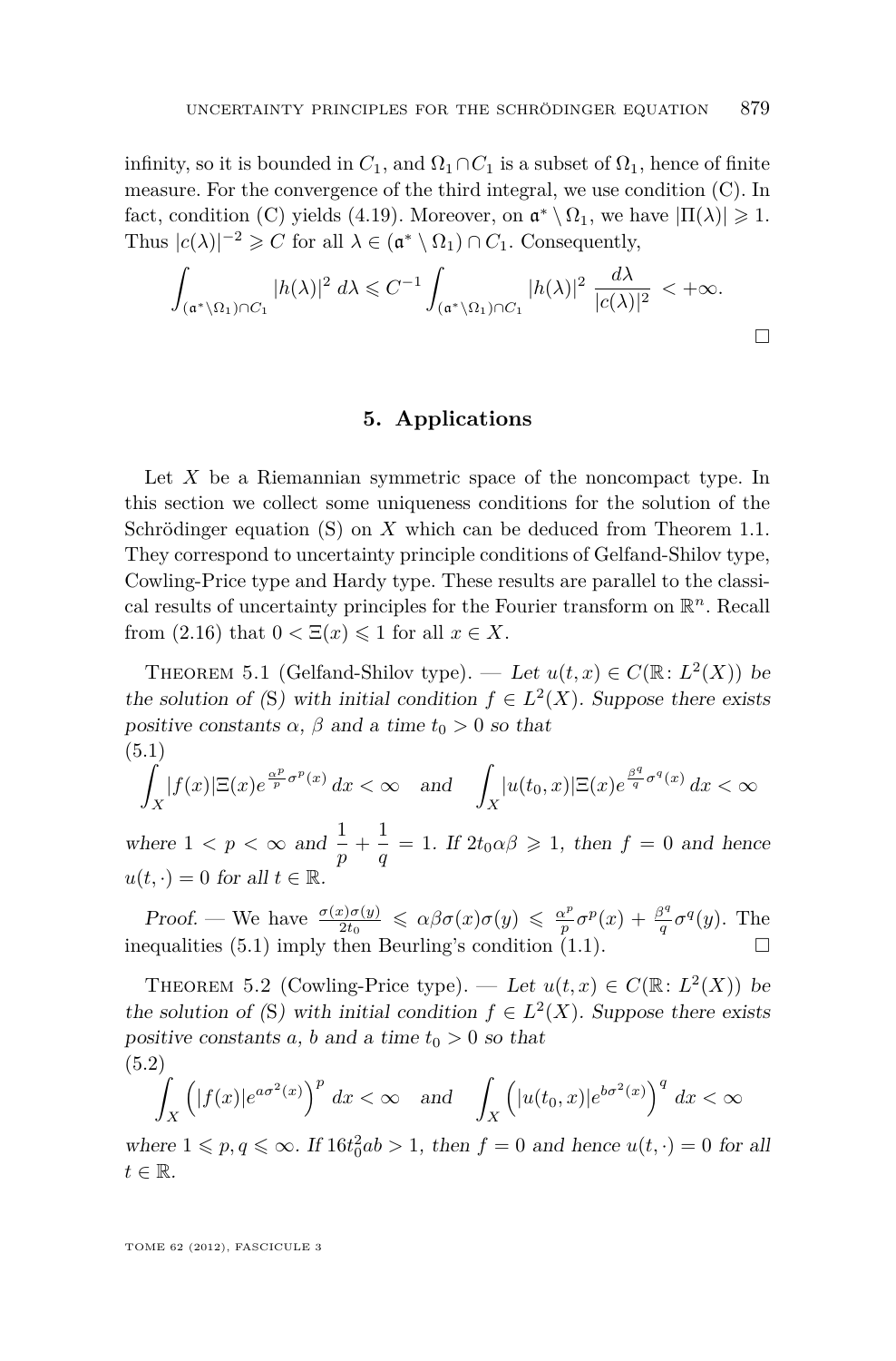<span id="page-22-0"></span>*Proof.* — Choose  $A, B$  so that  $0 < A < a, 0 < B < b$  and  $16t_0^2AB > 1$ . Let  $p'$  and  $q'$  so that  $\frac{1}{p} + \frac{1}{p'}$  $\frac{1}{p'} = 1$  and  $\frac{1}{q} + \frac{1}{q'}$  $\frac{1}{q'} = 1$ . Set  $e_\eta(x) = e^{\eta \sigma^2(x)}$ . Observe that, by [\(2.8\)](#page-6-0) and [\(2.9\)](#page-6-0), the function  $e_{\eta} \in L^p(X)$  for all  $p \in [1, +\infty]$  if  $\eta < 0$ . Indeed, by *K*-invariance of  $\sigma$ ,

$$
\int_X |e_\eta(x)|^p dx \leqslant c \int_{\mathfrak{a}^+} e^{p\eta |H|^2} \delta(H) dH \leqslant c \int_{\mathfrak{a}^+} e^{p\eta |H|^2 + 2\rho(H)} dH < \infty.
$$

By [\(2.16\)](#page-8-0), Hölder inequality and the assumption,

$$
\begin{aligned} ||f\Xi e_A||_1 &\leq ||fe_A||_1 \leq ||fe_a||_p ||e_{(A-a)}||_{p'} < \infty, \\ ||u(t_0,\cdot)\Xi e_B||_1 &\leq ||u(t_0,\cdot)e_B||_1 \leq ||u(t_0,\cdot)e_b||_q ||e_{(B-b)}||_{q'} < \infty. \end{aligned}
$$

The stated result is then a consequence of Theorem [5.1](#page-21-0) with  $p = q = 2$ ,  $A = \alpha^2/2$  and  $B = \beta$  $^{2}/2.$ 

Remark 5.3. — Let  $\psi$  be a function on *X* satisfying  $\psi(x)e^{\nu \sigma^2(x)} \in$  $L^{\infty}(X)$  and  $\psi(x)^{-1}e^{\nu \sigma^2(x)} \in L^{\infty}(X)$  for all  $\nu < 0$ . Because of the strict inequality  $16t_0^2ab > 1$  in Theorem [5.2,](#page-21-0) we can replace the functions  $e^{\eta \sigma^2(x)}$ , with  $\eta \in \{a, b\}$ , measuring the growth of f and  $u_{t_0}$ , respectively, with  $\psi(x)e^{\eta \sigma^2(x)}$ . For instance, we can choose  $\psi(x) = \Xi(x)^M(1 + \sigma(x))^N$  for some fixed integers *M* and *N*. Similar remarks apply to Corollary 5.4 and Theorem 5.5 below.

COROLLARY 5.4. — Let  $u(t,x) \in C(\mathbb{R}: L^2(X))$  be the solution of ([S](#page-1-0)) with initial condition  $f \in L^2(X)$ . Suppose there exists positive constants *a*, *A*, *b*, *B* and a time  $t_0 > 0$  so that for all  $x \in X$ 

(5.3) 
$$
|f(x)| \leqslant A e^{-\frac{a^p}{p}\sigma^p(x)} \quad \text{and} \quad |u(t_0, x)| \leqslant B e^{-\frac{b^q}{q}\sigma^q(x)}
$$

where  $1 < p < \infty$  and  $\frac{1}{p} + \frac{1}{q}$  $\frac{1}{q} = 1$ . If  $2t_0ab > 1$ , then  $f = 0$  and hence  $u(t, \cdot) = 0$  for all  $t \in \mathbb{R}$ .

Proof. — Choose  $\alpha, \beta$  so that  $0 < \alpha < a, 0 < \beta < b$  and  $2t_0 \alpha \beta > 1$ . Then *f* and  $u(t_0, \cdot)$  satisfy [\(5.1\)](#page-21-0).

THEOREM 5.5 (Hardy type). — Let  $f$  be a measurable function on  $X$ . Suppose there exists positive constants  $A$  and  $\alpha$  so that

(5.4) 
$$
|f(x)| \leqslant A e^{-\alpha \sigma^2(x)}
$$

for all  $x \in X$ . Then  $f \in L^2(X)$ . Let  $u(t, x) \in C(\mathbb{R} : L^2(X))$  be the solution of ([S](#page-1-0)) with initial condition *f*. Suppose, moreover, that there is a time  $t_0 > 0$  and positive constants *B* and  $\beta$  so that

(5.5) 
$$
|u(t_0, x)| \leqslant B e^{-\beta \sigma^2(x)}
$$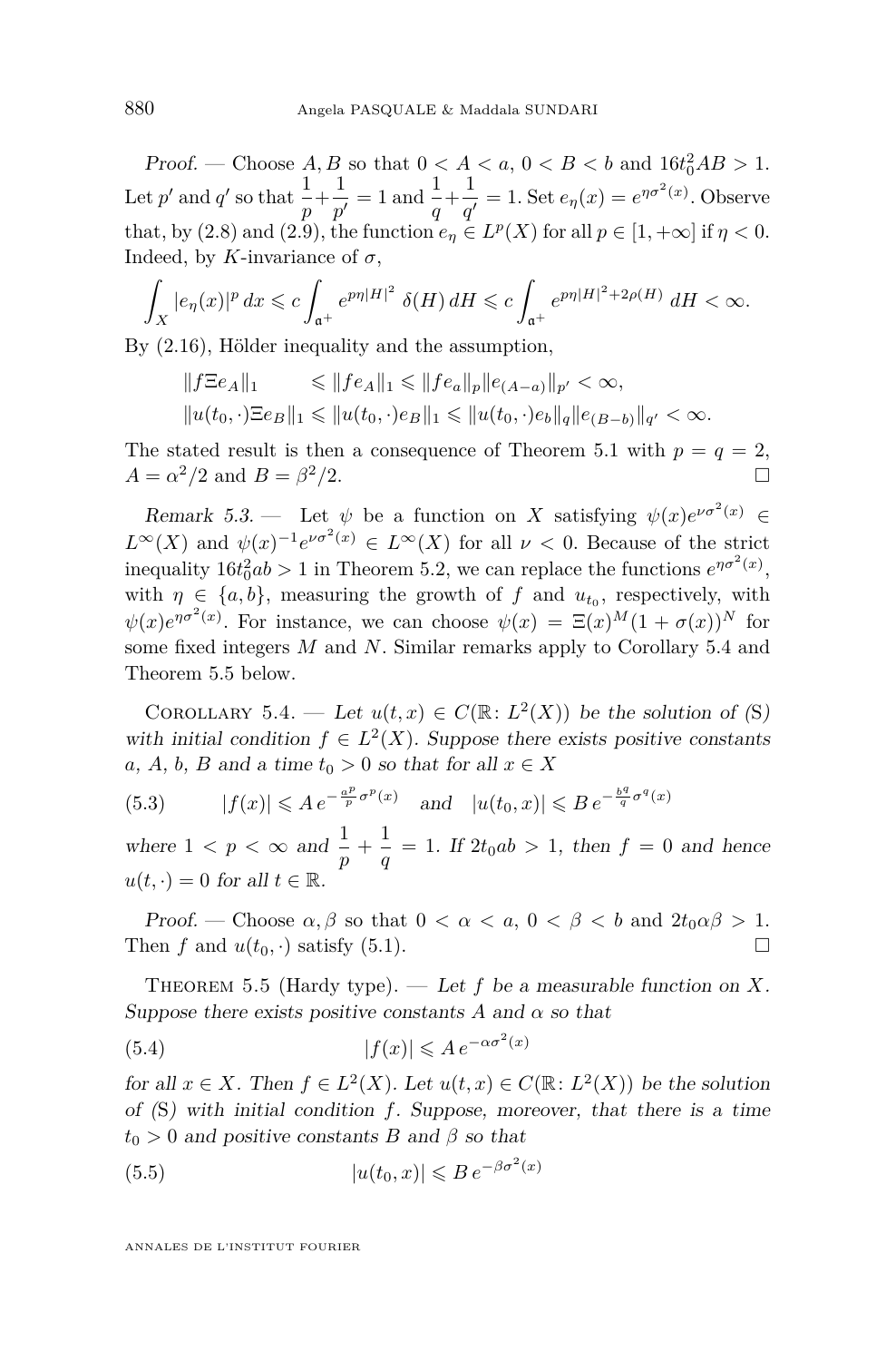If  $16\alpha\beta t_0^2 > 1$ , then  $u(t, \cdot) = 0$  for all  $t \in \mathbb{R}$ .

Proof. — By the *K*-bi-invariance of  $\sigma$  and the integral formula [\(2.8\)](#page-6-0) and [\(2.9\)](#page-6-0), the growth condition on *f* implies

$$
\int_X |f(x)|^2 dx \leqslant A^2 \int_X e^{-2\alpha \sigma^2(x)} dx \leqslant cA^2 \int_{\mathfrak{a}^+} e^{-2\alpha |H|^2} \delta(H) dH
$$
  

$$
\leqslant cA^2 \int_{\mathfrak{a}^+} e^{-2\alpha |H|^2 + 2\rho(H)} dH < \infty.
$$

Thus  $f \in L^2(X)$ . The uniqueness property is a consequence of Corollary [5.4](#page-22-0) with  $p = q = 2$  and  $\alpha = a^2/2$ ,  $\beta = b$  $\sqrt{2}/2.$ 

Remark 5.6. — Under the additional assumptions that *f* is *K*-invariant and  $G$  is endowed with a complex structure, Theorem [5.5](#page-22-0) was proven in  $[5]$ using the explicit expression of the elementary spherical functions. In fact, the Euclidean reduction via Radon transform provides an elementary proof of Theorem [5.5](#page-22-0) for arbitrary *X* and *f*. Observe first that if *h* is a measurable function on *X* and there is  $C > 0$  for which  $|h(x)| \leq A e^{-C\sigma^2(x)}$  for all  $x \in X$ , then  $h \in L^1(X) \cap L^2(X)$ . Suppose now that  $f$  and  $u_{t_0}$  sat-isfy [\(5.4\)](#page-22-0) and [\(5.5\)](#page-22-0), respectively. Choose  $a, b$  so that  $0 < a < \alpha, 0 < b < \beta$ and  $16ab_0^2 > 1$ . By Proposition 1 in [\[24\]](#page-28-0), there are constants  $A', B' > 0$ so that for all  $(H, x) \in \mathfrak{a} \times B$  we have  $|Rf(x, \exp H)| \leq A' e^{-a|H|^2}$  and  $|Ru_{t_0}(x, \exp H)| \leqslant B' e^{-b|H|^2}$ . By [\(4.1\)](#page-14-0) and the fact that  $\mathcal{F} = \mathcal{F}_A \circ R$  on  $L^1(X)$ , for all  $x \in B$ , we have that  $Ru_t(x, \cdot)$  is the solution of the damped Schrödinger equation on  $A \equiv \mathbb{R}^n$  with initial condition  $Rf(x, \cdot) \in L^2(\mathbb{R}^n)$ and damping parameter  $|\rho|^2$ . The Hardy type uniqueness theorem for the Schrödinger equation on  $\mathbb{R}^n$  (Theorem 2 in [\[5\]](#page-27-0)) yields then  $Rf(x, \cdot) = 0$  for all  $x \in B$ . Since R is injective on  $L^1(X)$ , we conclude that  $f = 0$  and hence  $u(t, \cdot) = 0$  for all  $t \in \mathbb{R}$ .

In [\[5\]](#page-27-0), the value  $t_0$  given in Theorem [5.5](#page-22-0) by the inequality  $16\alpha\beta t_0^2 > 1$  was proven to be optimal. Indeed, for the symmetric space  $X = SL(2, \mathbb{C})/SU(2)$ , Chanillo gave the following example. Let *f* be the function on *X* which agrees on the maximally flat geodesic submanifold  $A \equiv \mathbb{R}$  with the function  $e^{-x^2 - ix^2/4}$ . Then *f* satisfies [\(5.4\)](#page-22-0) with  $\alpha = 1$ . The solution  $u(t, \cdot)$  of the Schrödinger equation [\(S\)](#page-1-0) with initial condition *f* is not identically zero even if it satisfies [\(5.5\)](#page-22-0) for  $\beta = 1/16$  at  $t_0 = (16\alpha\beta)^{-1/2} = 1$ . Thus the uniqueness property fails in this case for some  $\alpha$ ,  $\beta$  and  $t_0$  with  $16\alpha\beta t_0^2 = 1$ .

In the rest of this section we provide additional information on the optimality of  $t_0$ . We consider some Hardy type uniqueness conditions which are slightly more restrictive than those stated in Theorem [5.5.](#page-22-0) So they still imply that the solutions of [\(S\)](#page-1-0) are identically zero provided the condition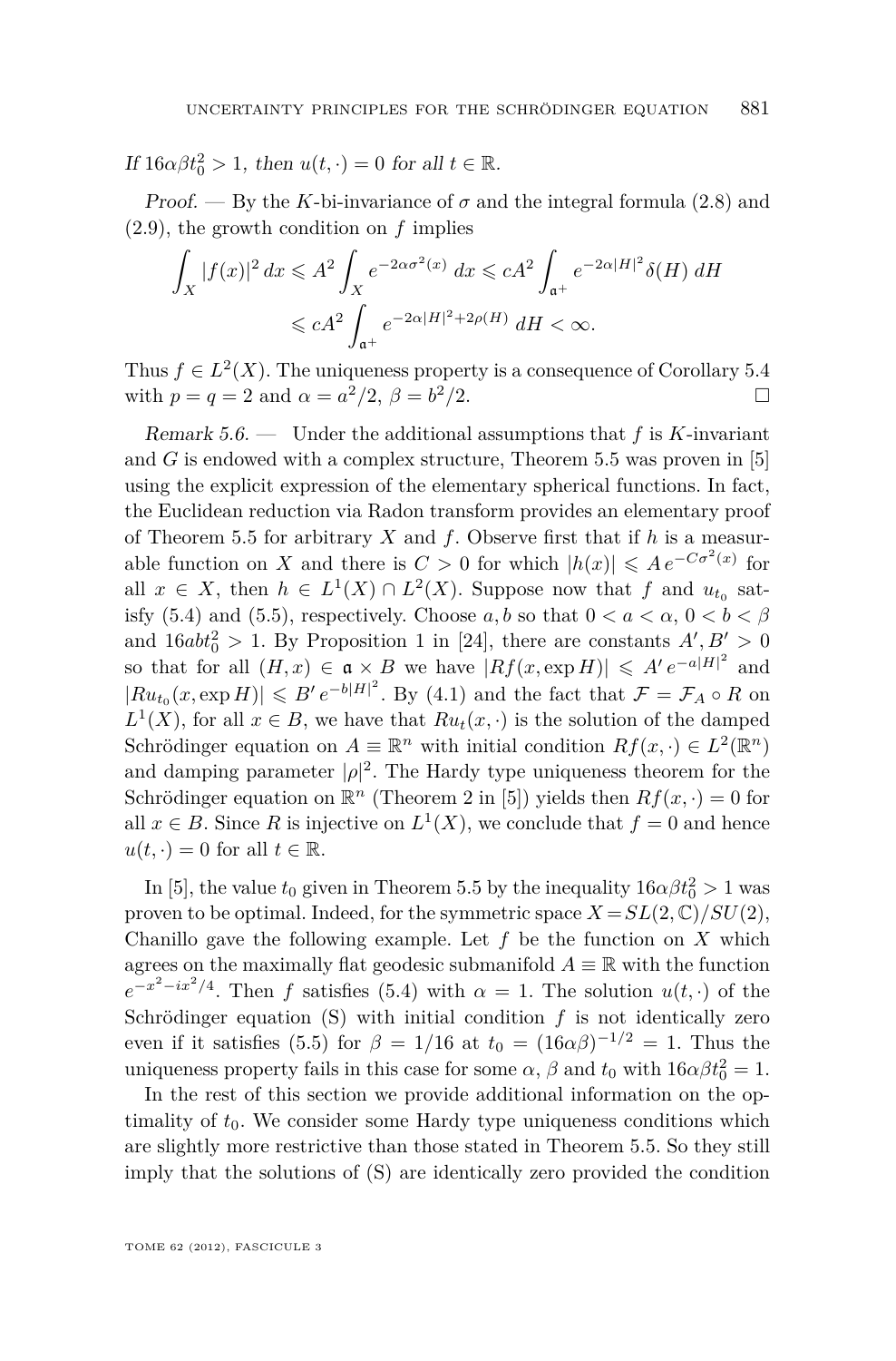<span id="page-24-0"></span> $16\alpha\beta t_0^2 > 1$  holds. We then characterize the non-unique solutions in the case  $t_0 = (16\alpha\beta)^{-1/2}$  under the additional assumption that *G* is endowed with a complex structure and the initial condition *f* is *K*-invariant.

Observe first that we can modify the right-hand side of the estimates in Theorem [5.5](#page-22-0) by a suitable positive bounded factor  $\psi$  without loosing the uniqueness property when  $16\alpha\beta t_0^2 > 1$ . We choose here  $\psi$  to be the function used by Harish-Chandra to control the decay of the elements in the *K*-bi-invariant  $L^2$ -Schwartz space on *G*. See for instance [\[12\]](#page-28-0), p. 256. Considered as a *K*-bi-invariant function on *G*, the function  $\psi$  is uniquely defined on *G* by the condition

(5.6) 
$$
\psi(\exp H) = \prod_{\gamma \in \Sigma^+} \left( \frac{\gamma(H)}{\sinh \gamma(H)} \right)^{m_{\gamma}/2}, \quad H \in \mathfrak{a}.
$$

Then  $\psi$  is a positive *K*-invariant function on *X* which is bounded. More precisely, one can prove that for suitable positive constants  $c_1, c_2$  and nonnegative integers  $d_1, d_2$  one has

$$
c_1\Xi(x)(1+\sigma(x))^{-d_1} \leqslant \psi(x) \leqslant c_2\Xi(x)(1+\sigma(x))^{d_2}
$$

for all  $x \in X$ . The following result is then a consequence of Theorem [5.5.](#page-22-0)

COROLLARY 5.7. — Let  $f$  be a measurable function on  $X$  and assume there exist positive constants A and  $\alpha$  so that

(5.7) 
$$
|f(x)| \le A \psi(x) e^{-\alpha \sigma^2(x)}
$$

for all  $x \in X$ . Then  $f \in L^2(X)$ . Let  $u(t, x) \in C(\mathbb{R} : L^2(X))$  be the solution of ([S](#page-1-0)) with initial condition *f*. Suppose, moreover, that there is a time  $t_0 > 0$  and positive constants *B* and  $\beta$  so that

(5.8) 
$$
|u(t_0, x)| \leq B \psi(x) e^{-\beta \sigma^2(x)}.
$$

If  $16\alpha\beta t_0^2 > 1$ , then  $u(t, \cdot) \equiv 0$  for all  $t \in \mathbb{R}$ .

Suppose now that *G* has a complex structure and *f* is a *K*-invariant function on *X*. A *K*-invariant function on *X* can be identified with a *W*invariant function on  $A = \exp \mathfrak{a} \equiv \mathfrak{a}$ . Here, as before, *W* denotes the Weyl group. In this identification, the space of *K*-invariant functions in  $L^2(X)$ corresponds to the space of *W*-invariants in  $L^2(\mathfrak{a}, \eta^2(H) dH)$ , where

(5.9) 
$$
\eta(H) = \prod_{\gamma \in \Sigma^+} \sinh \gamma(H), \quad H \in \mathfrak{a}.
$$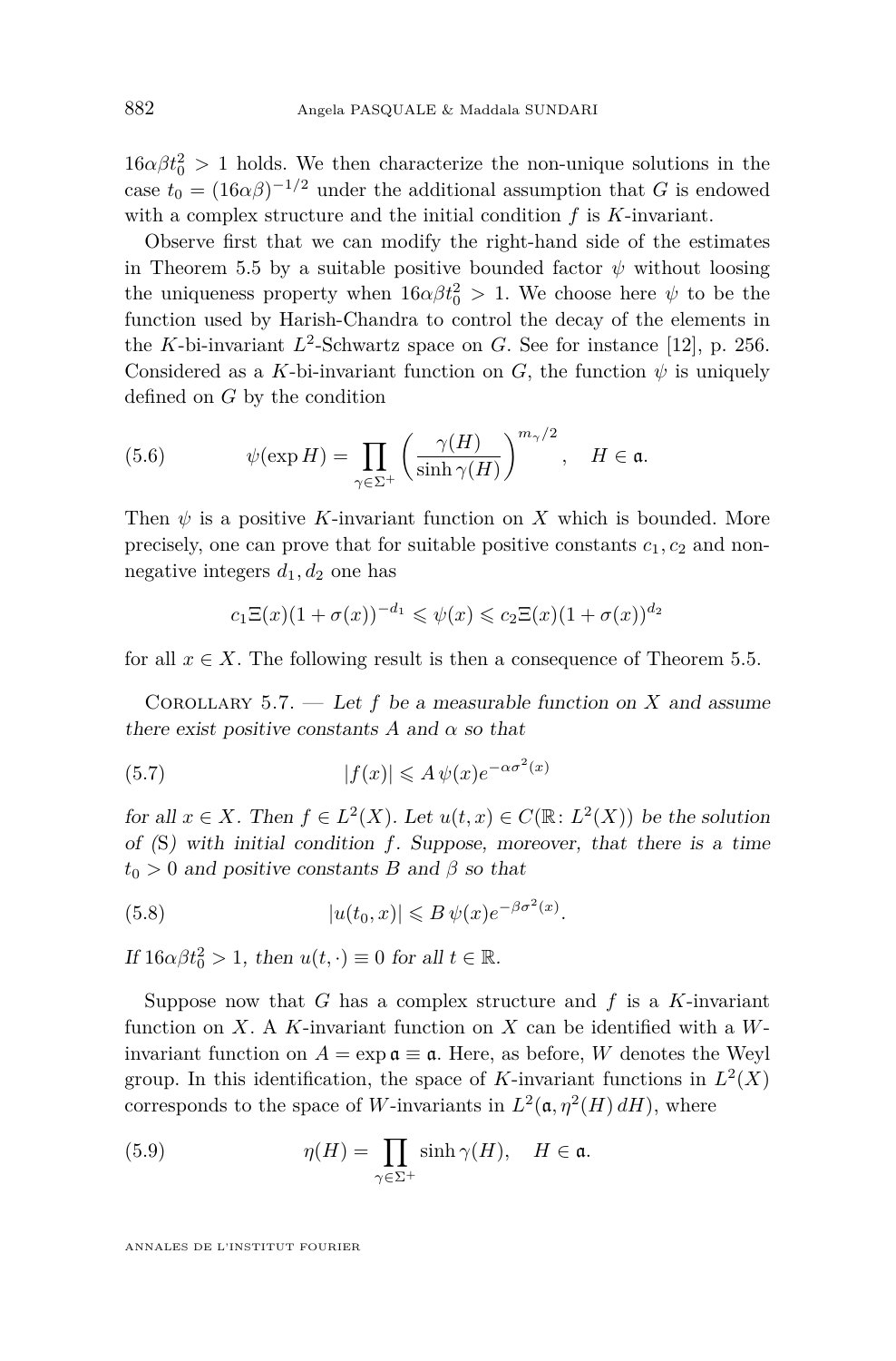Moreover, the radial component on  $A^+ \equiv \mathfrak{a}^+$  of the Laplace-Beltrami operator  $\Delta$  on *X* is

(5.10) 
$$
\frac{1}{\eta(H)} \left( \Delta_{\mathfrak{a}} - |\rho|^2 \right) \circ \eta(H)
$$

where  $\Delta_{\mathfrak{a}}$  is the Laplace operator on  $\mathfrak{a}$ . If  $n = \dim \mathfrak{a}$  and  $\{H_j\}_{j=1}^n$  is an orthonormal basis of a with respect to the inner product induced by the Killing form, then  $\Delta_{\mathfrak{a}} = \sum_{j=1}^{n} \partial(H_j)^2$ . Because of (5.10),  $u_t = u(t, \cdot)$  is the solution to [\(S\)](#page-1-0) with *K*-invariant initial condition  $f \in L^2(X)$  if and only if  $\eta(H)u_t(H)$  is the solution of the damped Schrödinger equation  $(S_c)$  $(S_c)$ on  $\mathfrak{a} \equiv \mathbb{R}^n$  with damping parameter  $c = |\rho|^2$  and *W*-skew-invariant initial condition  $\eta(H) f(H)$ .

When *G* admits a complex structure, all root multiplicities  $m_\gamma$  are equal to 2. Writing  $\psi(H)$  instead of  $\psi(\exp H)$ , we therefore have

$$
\psi(H) = \frac{\pi(H)}{\eta(H)}, \quad H \in \mathfrak{a},
$$

where

$$
\pi(H) = \prod_{\gamma \in \Sigma^+} \gamma(H).
$$

Let  $\alpha, \beta$  be two positive constants and let

$$
f(x) = \psi(x)e^{-\alpha \sigma^2(x)}e^{-i\sqrt{\alpha \beta}\sigma^2(x)}, \quad x \in X.
$$

Then *f* is a *K*-bi-invariant function in  $L^2(X)$ . Considered as a function on  $A \equiv \mathfrak{a}$ , we have

$$
f(H) = \frac{\pi(H)}{\eta(H)} e^{-\alpha |H|^2} e^{-i\sqrt{\alpha \beta}|H|^2}, \quad H \in \mathfrak{a}.
$$

Let  $u(t, x)$  be the solution of [\(S\)](#page-1-0) with initial condition *f*. Then  $\eta(H)u(t, H)$ ,  $H \in \mathfrak{a}$ , is the solution of  $(S_c)$  $(S_c)$  with damping parameter  $|\rho|^2$  and initial condition  $\eta(H)f(H)$ . Set  $t_0 = (16\alpha\beta)^{-1/2}$ . By [\(3.3\)](#page-12-0) and [\(3.4\)](#page-12-0) we have for a constant  $C_1$  depending on  $t_0$ 

$$
\eta(H)u(t_0, H) = C_1 e^{i\frac{|H|^2}{4t_0}} \widehat{h_{t_0}}\left(\frac{H}{2t_0}\right)
$$

where

$$
h_{t_0}(Y) = \pi(Y)e^{-\alpha|Y|^2}.
$$

Since

$$
\widehat{h_{t_0}}(H) = \pi(i\partial) \big(e^{-\alpha|Y|^2}\big)^\wedge = C_2 \pi(i\partial) e^{-\frac{|H|^2}{4\alpha}}
$$

and  $16t_0^2 \alpha = \beta^{-1}$ , we conclude that

$$
\eta(H)u(t_0, H) = C_3 e^{i\frac{|H|^2}{4t_0}} \pi(i\partial) e^{-\beta|H|^2}
$$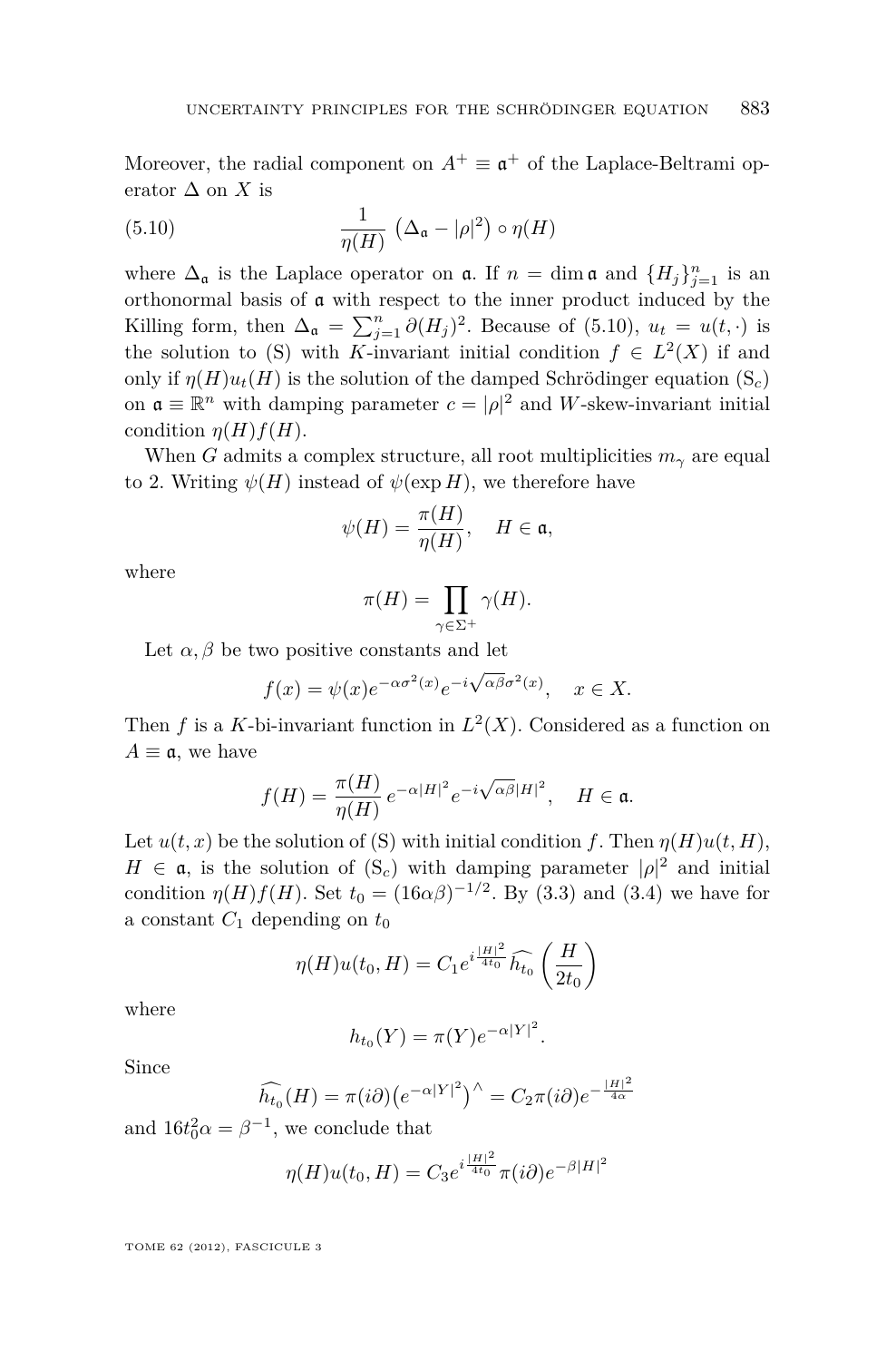<span id="page-26-0"></span>where  $C_3$  is a constant depending on  $t_0$ . Moreover,  $\pi(i\partial) = \prod_{\gamma \in \Sigma^+} i\partial(H_\gamma)$ , where  $H_{\gamma}$  is the unique element in  $\mathfrak{a}$  so that  $\gamma(H) = \langle H_{\gamma}, H \rangle$  for all  $H \in \mathfrak{a}$ . Since  $\partial(H_{\gamma})e^{-\beta|H|^2} = -2\beta\gamma(H)e^{-\beta|H|^2}$ , we have  $\pi(i\partial)e^{-\beta|H|^2} =$  $P(H)e^{-\beta|H|^2}$  where  $P(H)$  is a polynomial of degree deg  $P = \text{deg }\pi$ . Observe that  $P(H)e^{-\beta|H|^2}$  is a constant multiple of  $e^{-i\frac{|H|^2}{4t_0}}\eta(H)u(t_0,H)$ . Since *η*(*H*) is *W*-skew-invariant, so is  $P(H)$ . Hence  $\pi(H)$  divides  $P(H)$ . Thus  $P(H) = c\pi(H)$  for a constant *c*. Therefore

$$
u(t_0, H) = c_{t_0} \frac{\pi(H)}{\eta(H)} e^{-\beta |H|^2} e^{i \frac{|H|^2}{4t_0}}
$$

for all  $H \in \mathfrak{a}$ , *i.e.* 

$$
u(t_0, x) = c_{t_0} \psi(x) e^{-\beta \sigma^2(x)} e^{i \frac{\sigma^2(x)}{4t_0}}
$$

for all  $x \in X$ . Since f and  $u_t$  respectively satisfy the estimates [\(5.7\)](#page-24-0) and [\(5.8\)](#page-24-0), the uniqueness property in Corollary [5.7](#page-24-0) fails when  $16t_0^2 \alpha \beta = 1$ .

In fact, we shall prove in Theorem 5.9 below that the function *f* we just considered is (up to constant multiples) the only function which can occur in the case  $16t_0^2 \alpha \beta = 1$ . We shall derive this property from the following equality case of Hardy's theorem on  $\mathbb{R}^n$ ; see [\[25\]](#page-28-0), Theorem 1.4.4.

LEMMA 5.8. — Suppose *h* is a measurable function on  $\mathbb{R}^n$  that satisfies the estimates

$$
|h(x)| \leq C(1+|x|^2)^m e^{-a|x|^2}
$$
 and  $|\hat{h}(\xi)| \leq C(1+|\xi|^2)^m e^{-b|\xi|^2}$ 

for some positive constants *a* and *b*. When  $ab = \frac{1}{4}$ , then  $h(x) = P(x)e^{-a|x|^2}$ where *P* is a polynomial of degree  $\leq 2m$ .

THEOREM 5.9. — Let  $X = G/K$  be a Riemannian symmetric space with *G* complex. Suppose  $f$  is a  $K$ -invariant function on  $X$  satisfying  $(5.7)$ . Let  $u(t, \cdot)$  be the solution of  $(S)$  $(S)$  $(S)$  with initial condition  $f$ . Assume that  $u(t_0, x)$  satisfies [\(5.8\)](#page-24-0). If  $16\alpha\beta t_0^2 = 1$ , then there exists a constant *C* so that

$$
f(x) = C \psi(x) e^{-\alpha \sigma^2(x)} e^{-i \sqrt{\alpha \beta} \sigma^2(x)}
$$

for all  $x \in X$ .

Proof. — It remains to prove that if *f* and  $u_{t_0}$  satisfy [\(5.7\)](#page-24-0) and [\(5.8\)](#page-24-0), respectively, then  $f(x)$  is a constant multiple of  $\psi(x)e^{-\alpha \sigma^2(x)}e^{-i\sqrt{\alpha \beta} \sigma^2(x)}$ .

We know that  $\eta(H)u_t(H)$  is the solution of the damped Schrödinger equation on **a** with damping parameter  $|\rho|^2$  and initial condition  $\eta(H)f(H) \in L^2(\mathfrak{a}, dH)$ . Hence, by [\(3.3\)](#page-12-0),

$$
\eta(H)u(t_0,H) = (\gamma_{|\rho|^2,t_0} * \eta \cdot f)(H) = C_{t_0} e^{i \frac{|H|^2}{4t_0}} \widehat{h_{t_0}} \left(\frac{H}{2t_0}\right)
$$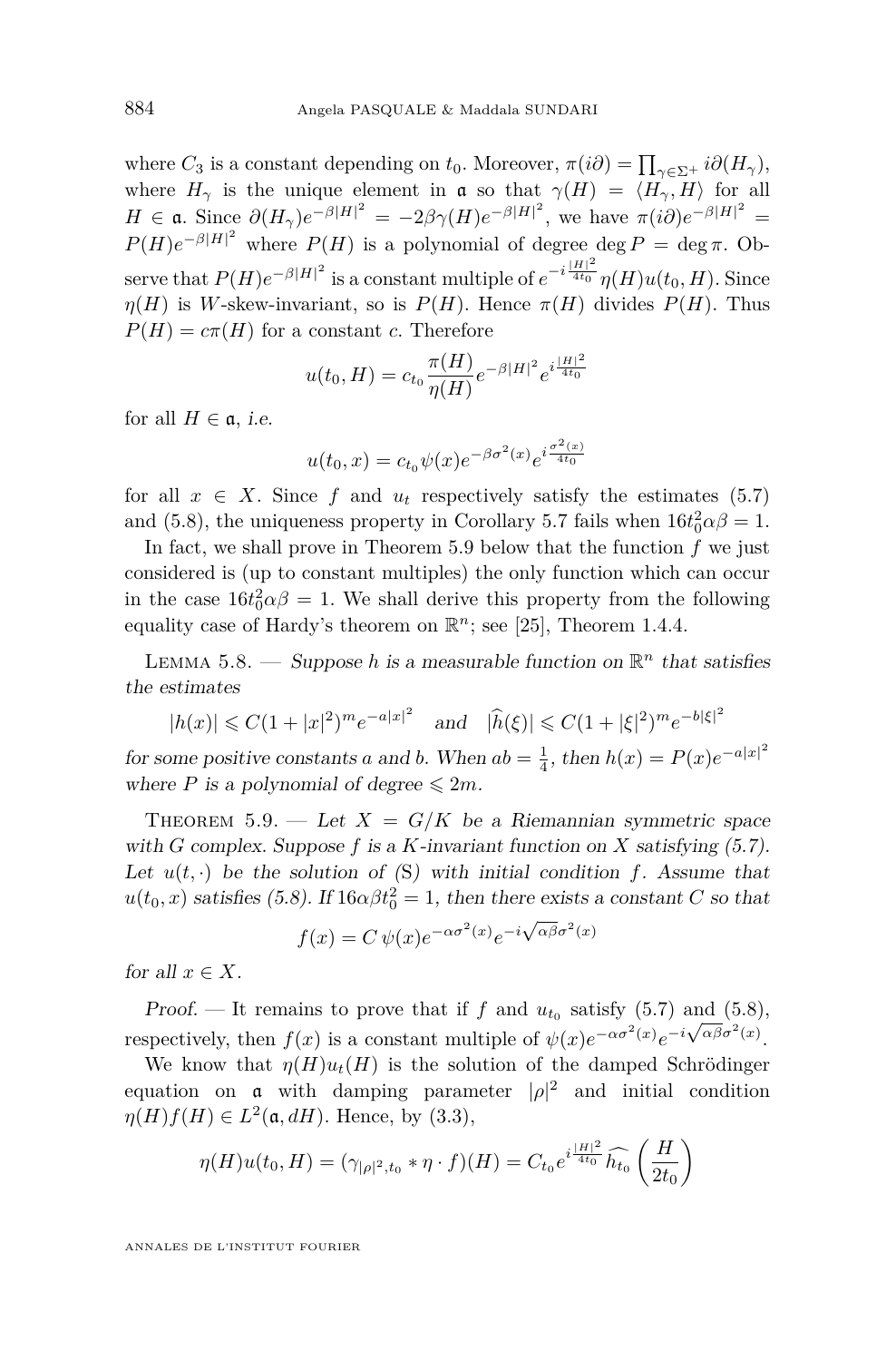<span id="page-27-0"></span>where

$$
h_{t_0}(H) = e^{i\frac{|H|^2}{4t_0}} \eta(H)f(H).
$$

Hence

$$
|h_{t_0}(H)| = |\eta(H)f(H)| = |\pi(H)\psi(H)^{-1}f(H)| \leq A|\pi(H)|e^{-\alpha|H|^2}
$$

and

$$
\left|\widehat{h_{t_0}}\left(\frac{H}{2t_0}\right)\right| = C_{t_0}^{-1}|\pi(H)\psi(H)^{-1}u(t_0, H)| \leqslant BC_{t_0}^{-1}|\pi(H)|e^{-\beta|H|^2}.
$$

So

$$
|\widehat{h_{t_0}}(\xi)| \leq C'_{t_0} |\pi(\xi)|e^{-4t_0^2\beta|\xi|^2}.
$$

Let *m* be the smallest integer such that  $2m \geqslant |\Sigma^+|$ . Since  $|\pi(H)| \leqslant$  $C(1+|H|^2)^m$  and  $\alpha(4t_0^2\beta) = 1/4$ , we obtain from Lemma [5.8](#page-26-0) that  $h_{t_0}(H) =$  $P(H)e^{-\alpha|H|^2}$  where  $P(H)$  is a polynomial of degree  $\leq 2m$ . Therefore  $e^{i\frac{|H|^2}{4t_0}}\eta(H)f(H) = P(H)e^{-\alpha|H|^2}$ . This equality shows that  $P(H)$  must be *W*-skew-invariant, so divisible by  $\pi(H)$ . Hence  $P(H) = q(H)\pi(H)$  for a *W*-invariant polynomial  $q(H)$  so that deg  $q = \deg P - \deg \pi \leq 2m - |\Sigma^+| \leq$ 1. This is only possible when  $q(H) = C$  is a constant. Thus  $f(H) =$  $C \frac{\pi(H)}{n(H)}$  $\frac{\pi(H)}{\eta(H)} e^{-i\frac{|H|^2}{4t_0}} e^{-\alpha |H|^2}$ , which proves the claim.

#### BIBLIOGRAPHY

- [1] J.-P. Anker, "A basic inequality for scattering theory on Riemannian symmetric spaces of the noncompact type", Amer. J. Math. **113** (1991), no. 3, p. 391-398.
- [2] S. C. Bagchi & S. K. Ray, "Uncertainty principles like Hardy's theorem on some Lie groups", J. Austral. Math. Soc. **65** (1998), no. 3, p. 289-302.
- [3] S. BEN SAID & S. THANGAVELU, "Uniqueness of solutions to the Schrödinger equation on the Heisenberg group", arXiv:1006.5310, 2010.
- [4] A. Bonami, B. Demange & P. Jaming, "Hermite functions and uncertainty principles for the Fourier and the windowed Fourier transforms", Rev. Mat. Iberoamericana **19** (2003), no. 1, p. 23-55.
- [5] S. Chanillo, "Uniqueness of solutions to Schrödinger equations on complex semisimple Lie groups", Proc. Indian Acad. Sci. Math. Sci. **117** (2007), no. 3, p. 325-331.
- [6] M. G. Cowling, L. Escauriaza, C. E. Kenig, G. Ponce & L. Vega, "The Hardy uncertainty principle revisited", arXiv:1005.1543v1, to appear in Indiana Univ. Math. J., **59** (2010).
- [7] M. EGUCHI, "On the Radon transform of the rapidly decreasing functions on symmetric spaces. II.", Hiroshima Math. J. **1** (1971), p. 161-169.
- [8] ——— , "Some properties of Fourier transform on Riemannian symmetric spaces", in Lectures on harmonic analysis on Lie groups and other topics (Strasbourg, 1979) (T. Hirai & G. Schiffmann, eds.), Lecture Notes in Mathematics, vol. 14, Kyoto Univ., 1982, p. 9-43.
- [9] L. Escauriaza, C. E. Kenig, G. Ponce & L. Vega, "Hardy's uncertainty principle, convexity and Schrödinger evolutions", J. Euro. Math. Soc. **10** (2008), p. 883-907.